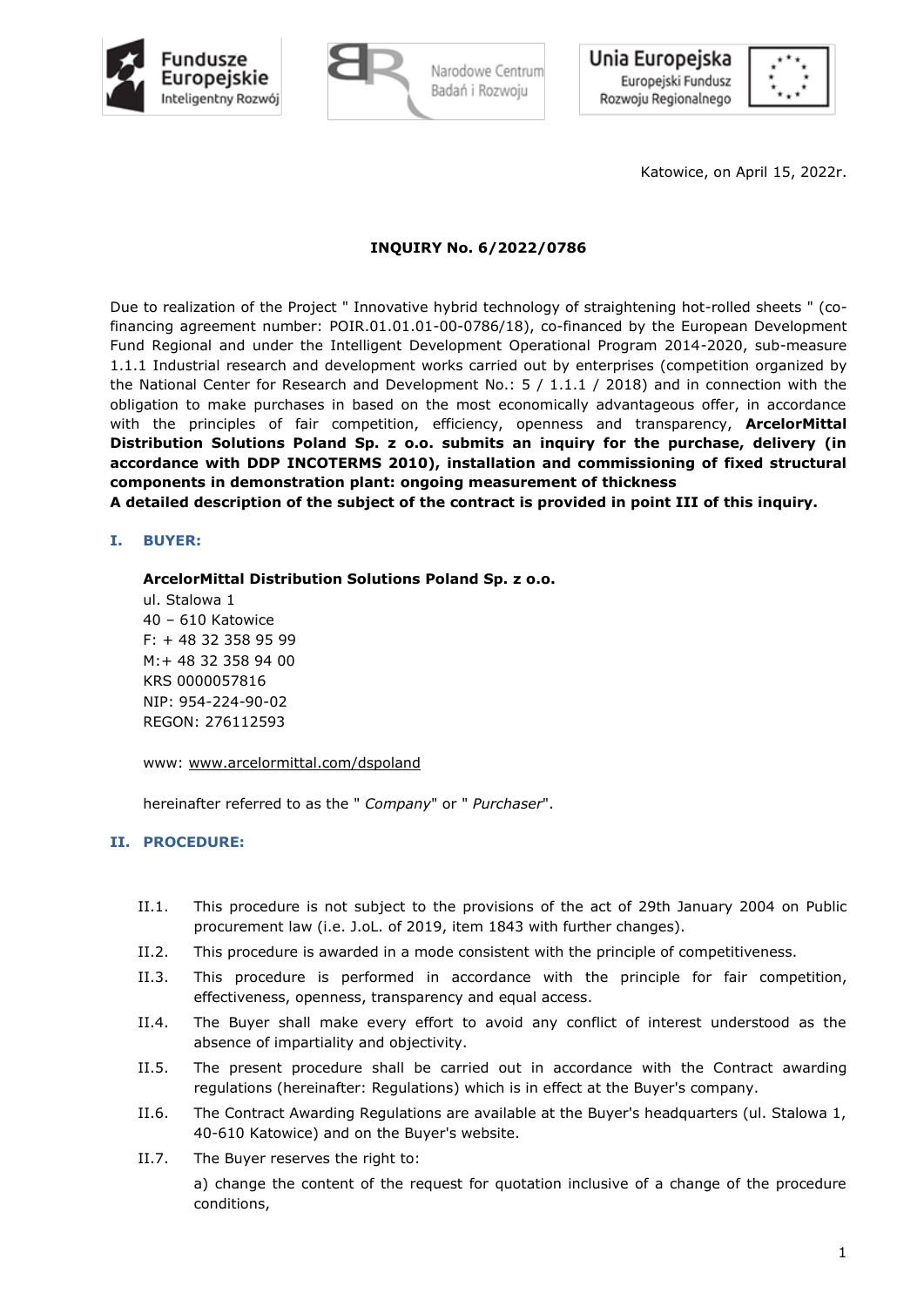



b) close the procedure without the selection of any of the bids or cancellation of the procedure at any of its stages, without the indication of cause.

**If the selected Supplier withdraws from concluding the contract with the Purchaser or if the contract is not signed by May 31, 2022, the Purchaser concludes a contract with the next Supplier who obtained the next highest number of points in the contract award procedure.**

- II.8. The changes introduced in the request for quotation shall be communicated by the Buyer to the Bidders in each of the manners specified as a form of publication specified in the Regulations.
- II.9. The Buyer reserves itself the right to ask the Bidders at each stage of the procedure for additional information, documents or explanations. The Buyer shall contact the Bidder via electronic means specified in the content of the bid sent by the Bidder.
- II.10. The Buyer reserves itself the right to undertake negotiations with all Bidders, who submitted a bid that meets the access conditions (i.e. the conditions for participation in the procedure) specified in the content of the request for quotation The negotiations shall be run according to the following rules: a. after the lapse of the bids submission deadline, the Buyer shall notify all of the Bidders, who submitted their non-rejectable bids about the possible execution of negotiations and shall invite those Bidders for negotiations, whereby the meeting dates shall be arranged individually with each Bidder,

b. the arrangements concerning the date of negotiations shall be run via electronic mail,

c. the negotiations shall solely cover those parameters which constitute the bids evaluation criteria,

d. the flow of the negotiations shall be documented in the form of a written report signed by the negotiation teams of the Buyer and of the Bidder,

e. within the deadline determined by the Buyer, the Bidder submits a modified bid which takes into account the arrangements from negotiations. The modified bid may not contain conditions which are less beneficial than the original bid,

f. in case the Bidder refuses to take part in the negotiations, the negotiations fail to lead to binding arrangements or the Bidder fails to submit a modified bid, then the originally submitted Bidder's bid shall be subject to evaluation,

g. The Buyer shall, within up to 60 days as of submission of the last modified bid, evaluate the bids and select the Contractor whose bid is the best,

h. The Buyer may ask the Bidders to give their consent to an extension of the bid validity period.

- II.11. In case of closing of the procedure without a selection or cancellation of the procedure, the Buyer shall immediately inform the Bidders, who submitted the bids and publish a relevant information.
- II.12. This request for bid does not oblige the Buyer to conclude an Agreement.
- II.13. As part of this procedure the Buyer does not allow the possibility of acceptance of partial bid.
- II.14. As part of this procedure the Buyer does not allow the possibility of awarding variant bids.
- II.15. Submitting an offer is tantamount to accepting without reservations the content of this request for quotation with attachments, and the Regulations.
- II.16. Documentation related to this request for quotation (including attachments) may be prepared in Polish and English.
- II.17. In a situation where one of the documents is prepared in only one language version, the Tenderer, in response to an e-mail request addressed to the Ordering Party, has the option of receiving the second language version he needs.
- II.18. If the tenderer submits an offer in English the contracting authority has the right to request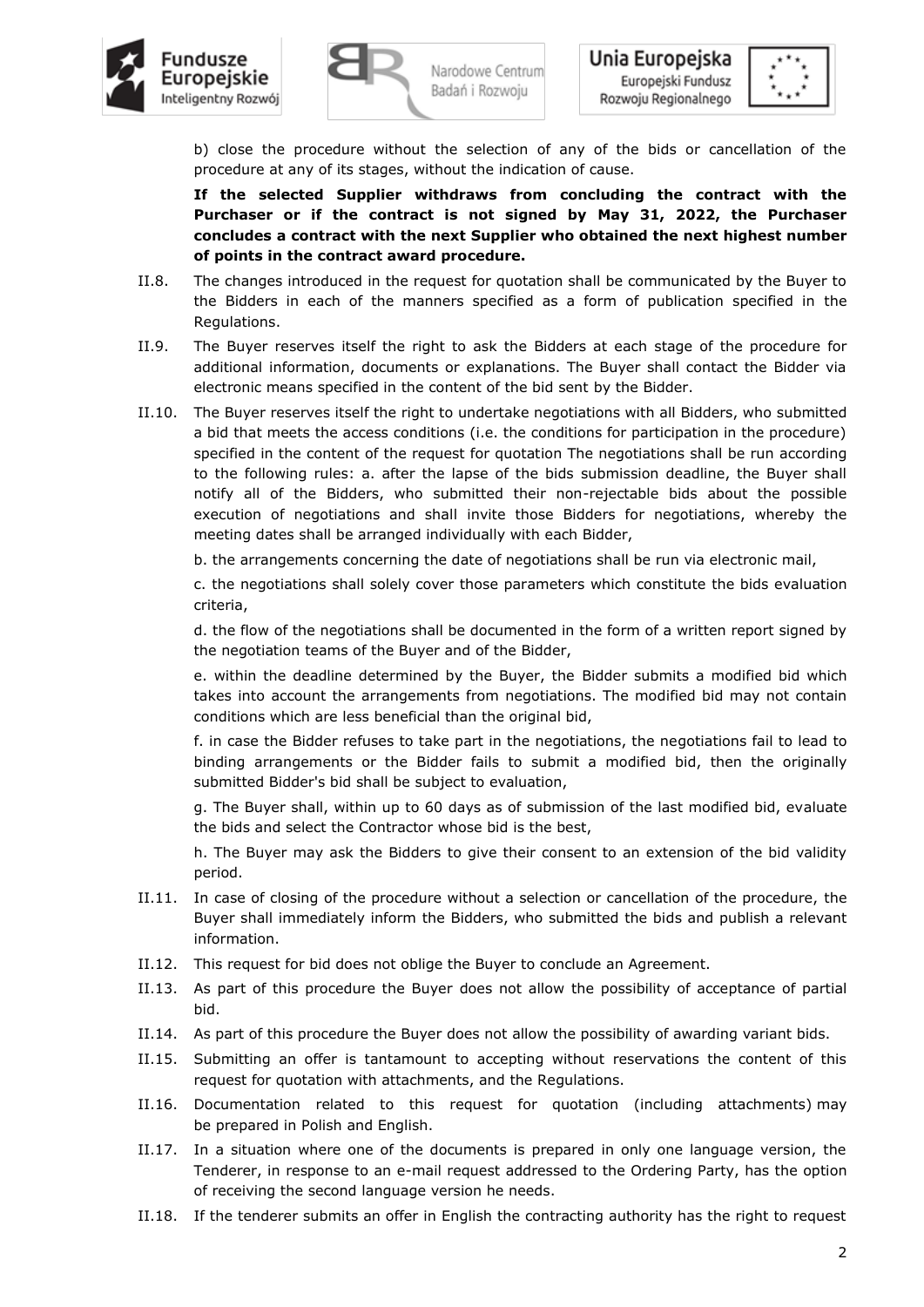



Unia Europejska Narodowe Centrum Europejski Fundusz Badań i Rozwoju Rozwoju Regionalnego



the tenderer to submit an offer in Polish.

II.19. In the event of any doubts as to the content of the documents relating to the proceedings in question, the binding language is Polish. The exception is the Specification of Technical Requirements , for which Polish is the binding language for any doubts as to the content of the document.

## **III. DESCRIPTION OF THE OBJECT OF THE CONTRACT ( INCLUDING THE CPV CODES )**

 $CPV<sup>1</sup>$  code (s): Industrial process control devices - 38810000-6

**A detailed description of the subject of the contract is indicated in the technical specification constituting Appendix** *SIWZ\_AMDS\_06\_2022\_0786\_ENG\_thickness measurement*

The place of performance of the subject of the order is: ArcelorMittal Distribution Solutions Poland Sp. z.o.o; Ujastek 1, 30-969 Cracow.

## **ATTENTION:**

**Due to the fact that the implementation of this subject of the order will be carried out under the contract for co-financing, the Purchaser is bound by strict deadlines for the implementation of the project. Due to the above, the deadlines imposed in this request for quotation (including the date of signing the contract, the date of commencement and completion of the subject of the contract) must be respected.**

**The deadlines indicated in this inquiry have been indicated in order to efficiently conduct the procedure on the basis of which the supplier will be selected. Failure by bidders to comply with the deadlines specified in this request for proposals (including the deadlines for submitting updates to the submitted offer) will be the basis for rejection of the offer.**

#### **ATTENTION:**

**Due to sanitary restrictions and rigors resulting from the situation of the coronavirus pandemic and the internal rigors of the Company in terms of work organization, and in order to meet the needs of bidders in terms of detailing the content of the subject of the contract, Buyer prepared a package of organizational solutions for bidders interested in taking a department in this procedure.**

**The first solution is the possibility of conducting an on-site inspection in a remote mode.** Details of remote viewing are listed below.

**The second solution is the recording of a film prepared by the Buyer (hereinafter: "recording") showing the existing infrastructure of the Company in the SSC Cracow Branch and specific technical conditions that may affect the implementation of the subject of the contract.**

Due to the fact that the information and images disclosed in the content of the recording constitute a business secret, the Ordering Party reserves that the sent of the recording by e-mail will take place after the Bidder sends back a signed declaration of confidentiality in accordance with Annex 3 to the inquiry in question

The confidentiality declaration must be signed by persons authorized to do so by the Bidder in the registration document or the power of attorney granted .

DETAILED INFORMATION ON POSSIBILITIES TO MAKE A LOCAL VISION IN REMOTE MODE (hereinafter: 'local vision'):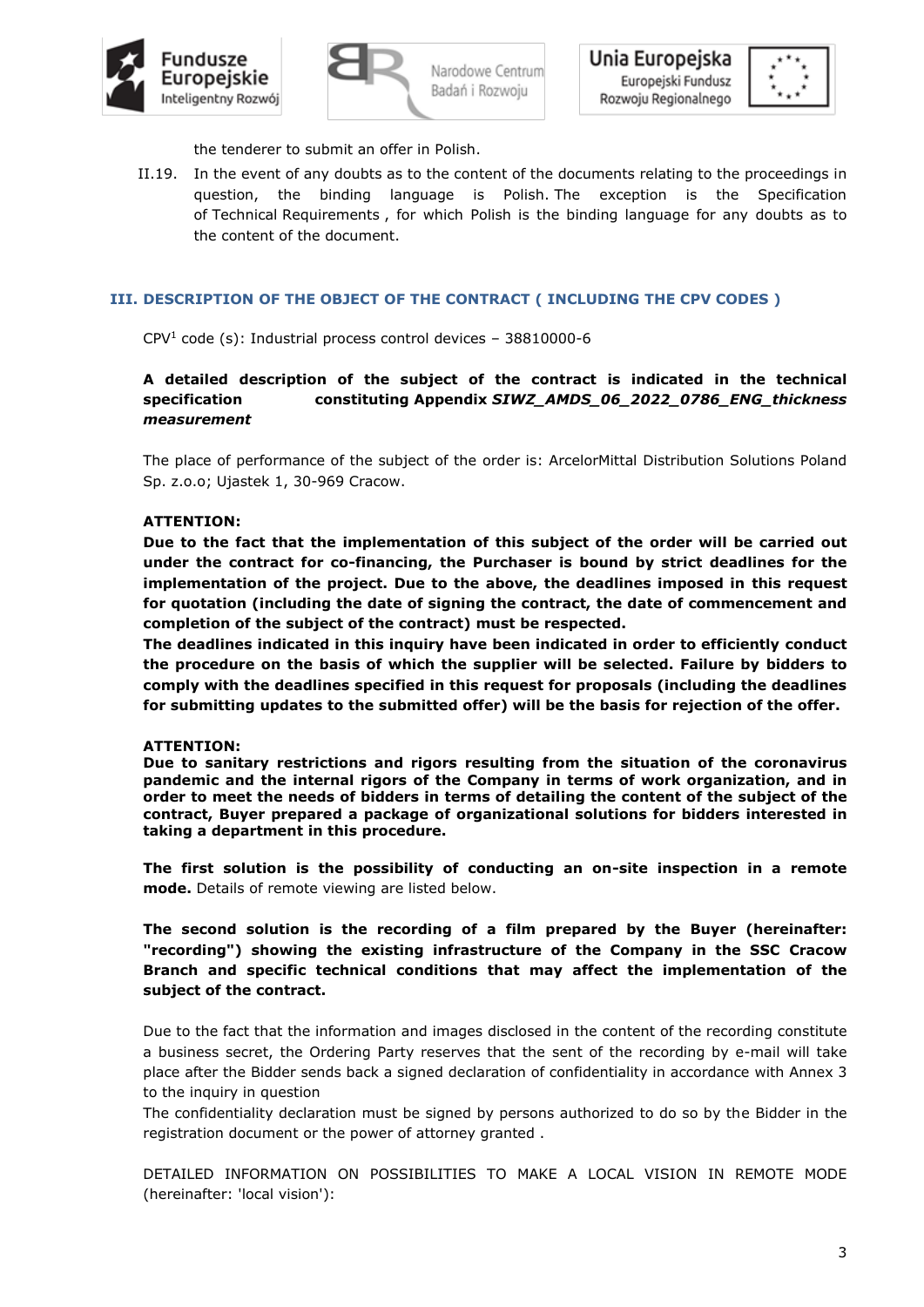





Conducting a remote on-site inspection will consist in connecting the Tenderer at the time agreed with the Ordering Party using the free application: Microsoft Teams with the possibility of using a microphone and a camera. The vision will take the form of a videoconference, which can be connected via a device with Internet access

To the previously indicated e-mail address of the Bidder, Buyer will send a link inviting them to participate in a remote site visit.

After receiving the e-mail with the invitation, the Bidder joins the remote meeting by pressing the " *Join meeting* " button (or similar - depending on the platform used).

The Bidder, agreeing with the Buyer on the date of the vision, must indicate the names and surnames of the people who will participate in the remote vision. For organizational reasons, the Bidder has the right to delegate up to three people to participate in the remote site inspection.

In case the user has never used a videoconferencing platform, it may be necessary to install a plugin to enable the use of the videoconference platform. Due to the number of videoconferences and the applicable time limit for each video meeting, it is very important for the Applicant to log in on time, taking into account several minutes of spare for technical matters, such as checking the microphone, camera and internet connection stability. Buyer is not responsible for any technical organization of the remote vision by the Bidder.

Before a videoconference, make sure that the camera is not obstructed and that the microphone and sound player in the workstation are working properly.

**The bidder cannot record the course of the meeting (complete ban).** A voice recording of the meeting is kept by the Purchaser.

Conducting a remote on-site inspection will be carried out in the formula of questions and answers.

In order to ensure the effectiveness of the on-site visit, any questions and doubts of the Bidder regarding the subject of the order must be submitted to Buyer 24 hours (by e-mail) before the agreed date of the on-site visit.

Bidders will have the right to undergo a one-off on-site visit lasting no longer than 180 minutes. The date of the on-site visit will be agreed with the Bidder via e-mail. Conducting an on-site visit can be carried out until May 13, 2022.

DEADLINE FOR THE IMPLEMENTATION OF THE ORDER:

## The term of the contract:

*Deadline for completing the subject of the contract: installation and final commissioning of the subject of the contract no longer than May 31, 2023. If the thickness measurement system affects the final line layout, the Tenderer is obliged to install mechanical devices or alternative solutions that do not interfere with the operation of the pilot hybrid line by September 18th, 2022.* **The deadline for completing and final commissioning of the subject of the order is an admissible condition**. Offers that indicate a longer term of the subject of the contract will be rejected. Completion of the subject of the contract is understood as the signing by Buyer of a faultless final acceptance protocol, during which there is a final confirmation of the achievement and compliance with the technical conditions of the installation's operation included in the technical specification.

**Only those offers whose completion date is specified in this inquiry or is shorter than 6 months from the conclusion of the contract with the selected tenderer are admitted to the evaluation.**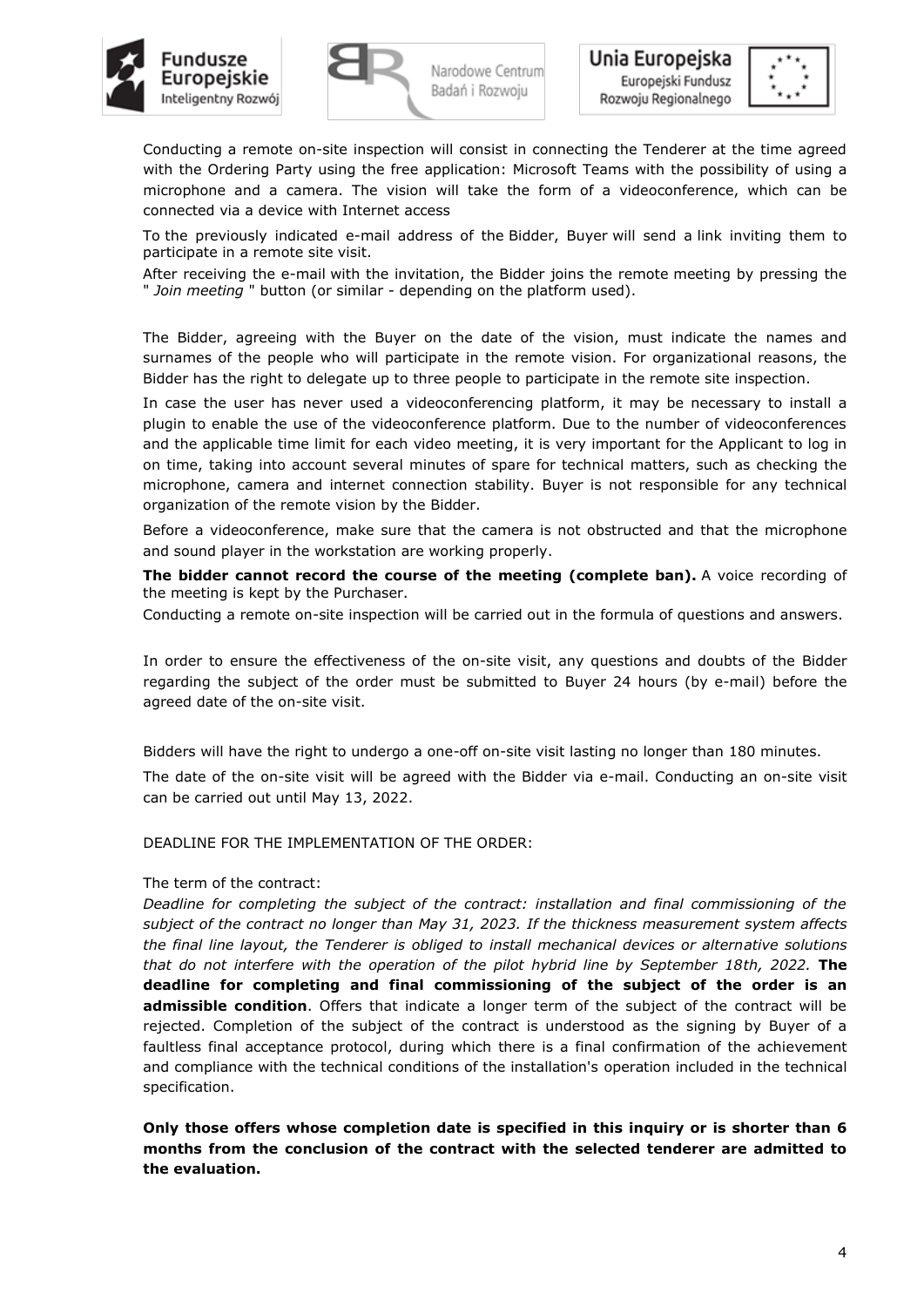



# **Buyer reserves the right to change the date of implementation of the subject of the order (contract) based on the status of the project implementation or in the event of force majeure or other terms of the co-financing contract.**

Due to the fact that the implementation of the subject of the contract covered by this request for quotation is closely related to the project implemented by the Company, for which Buyer has signed a co-financing agreement, and due to the rigors related to the period of expenditure eligibility related to, inter alia, with the timely commissioning of research equipment (which is directly related to the deadline of the supplier and carrying out final acceptance - constituting the last milestone in the implementation of the subject of the contract), the content of the contract for the implementation of the subject of the contract will include provisions regarding, among others: contractual penalties related to resulting delays. The submission of the offer by the bidder constitutes a written consent to the following terms of the performance of the subject of the contract, which will then be included in the content of the contract with the selected bidder.

# **Provisions regarding contractual penalties that will be included in the content of the contract with the selected bidder:**

*"The contractor will be obliged to pay to the Purchaser a contractual penalty:*

- *a) for failure to meet the delivery date for the Equipment – 0,5% of the gross value of the contract, for each week of delay from the date designated as the delivery date to the delivery date,*
- *b) for failure to meet the deadline for commissioning the Equipment - in the amount of 0,5% of the gross value of the contract, for each week of delay from the date set as the day of commissioning to the day of commissioning*
- *c) for non-performance or improper performance of the contract for reasons attributable to the Contractor - in the amount of 10% of the gross contract value,*
- *d) for failure to meet the deadline for repair or replacement of the device - in the amount of 0,1% of the gross value of the contract, for each day of delay from the date of expiry of the repair or replacement deadline, resulting from this declaration, until the date of repair*
- *e) for delay in delivering a replacement device – 0,1% of the gross contract value for each day of delay in delivering a replacement device,*

*In the event of non-performance or improper performance of the contract, Buyer has the right to withdraw in whole or in part from the contract with the right to demand a contractual penalty referred to in point c) above. The declaration of withdrawal should be submitted in writing within 14 working days of learning about the event constituting the basis for the withdrawal. The total value of the contractual penalties may not exceed 10%. Buyer has the right to claim damages in excess of the contractual penalty on general terms."*

# **The submission of the offer by the Bidder will constitute a written consent to the abovementioned conditions for the performance of the subject of the contract, which will then be included in the contract with the selected bidder. Buyer does not allow the possibility of negotiating the above-mentioned conditions.**

## **Warranty and service requirements:**

- a. warranty min. 24 months from the date of signing the flawless final acceptance protocol; (condition permitting). Offers with a shorter warranty period will be rejected.
- b. Service response time no later than 48 hours from reporting, and if necessary, the physical presence of a representative on the pilot line no later than 72 hours from reporting; (condition permitting). Offers indicating a longer service time will be rejected.
- c. Free service inspection, at least once a year during the warranty period,
- d. with replacement of consumables required by the manufacturer.
- e. The requirement for an additionally paid post-warranty service of the device for a minimum period of 5 years after the warranty period (not included in the offer price).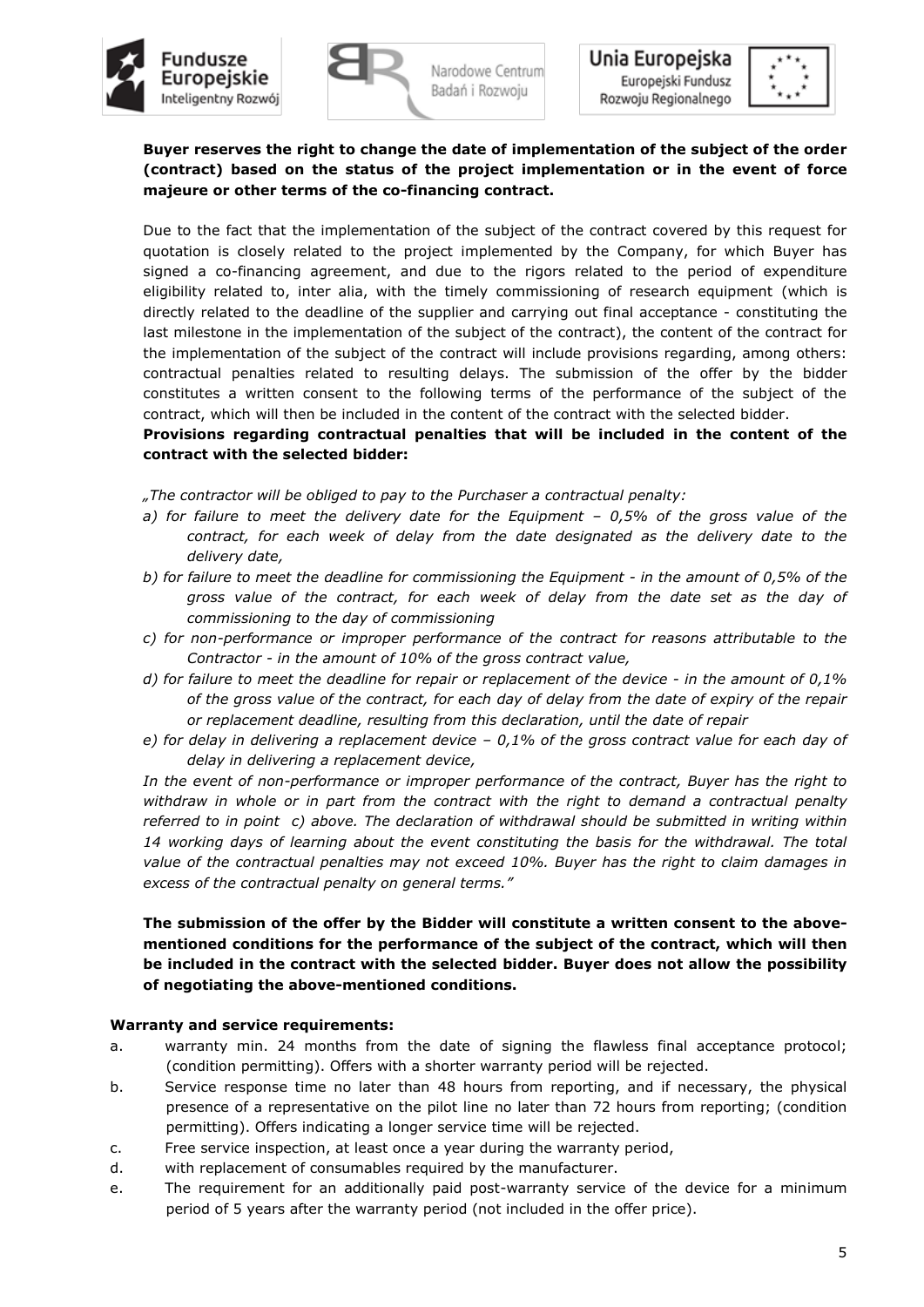





f. Direct / remote technical support via VPN for the duration of the proposed warranty, 24 hours a day - 7 days a week.

# **IV. CONDITIONS FOR AWARDING THE CONTRACT, CONDITIONS FOR PARTICIPATION IN THE PROCEDURE AND DESCRIPTION OF THE METHOD OF THE EVALUATION OF THEIR FULFILLMENT:**

- IV.1. Bidders may apply for the award of the contract, who:
	- a. are authorized to perform a specific activity or activity, if the regulations impose an obligation to have such powers - a condition confirmed by a declaration,
	- b. conduct activities in accordance with the description of the subject of the contract a condition confirmed by a declaration,
	- c. have the necessary knowledge and experience, and have technical potential and people capable of performing the contract - a condition confirmed by a declaration in accordance with the Annex (Reference List) to the Offer Form attached as Annex 1 to this inquiry reference orders in the last five years and the submission of one reference letter related to the procurement indicated in the summary. The reference list must include properly performed orders, the scale and functionality of which is similar to the subject of the order described in the Inquiry are in an economic and financial situation ensuring the performance of the contract - a condition confirmed by a declaration,
	- d. are not in liquidation or have not declared bankruptcy condition confirmed by a declaration,
	- e. are not in arrears with the payment of public and legal fees, taxes or social security or health insurance contributions - the Bidder will submit a declaration that he is not in arrears due to the above-mentioned fees (public and legal fees, taxes, social or health insurance contributions) - a condition confirmed by a declaration,
	- f. will have a civil liability insurance policy relating to their business activity the Bidder will submit a declaration that within 60 days of signing the contract he will have an appropriate third party liability insurance policy for the equivalent of at least 1,000,000.00 € on the day of signing the contract with the selected bidder. The policy will be valid / extended for the entire duration of the contract to the value indicated above - if applicable,
	- g. have not been legally convicted of an offense committed in connection with the contract award procedure, bribery, offense against economic turnover or other offense committed in order to gain financial benefits - applies to a partner of a general partnership, partner or member of the management board of a partnership, general partner of a limited partnership and limited joint-stock partnership; a member of the management body of a legal person - a condition confirmed by a declaration,
	- h. have not been legally convicted of an offense committed in connection with the contract award procedure, bribery, offense against economic turnover or other offense committed in order to obtain financial benefits - applies to a partner of a general partnership, partner or member of the management board of a partner company, general partner of a limited partnership and partnership limited joint-stock partnership; a member of the management body of a legal person - a condition confirmed by a declaration,
	- i. have signed a contract or a confidentiality declaration according to the template provided by Buyer and attached to this inquiry in order to receive a full description of the subject of the contract - if applicable,
	- j. have signed a Prevention Plan according to the template attached to this RFP, which will then form an attachment to the contract with the successful bidder;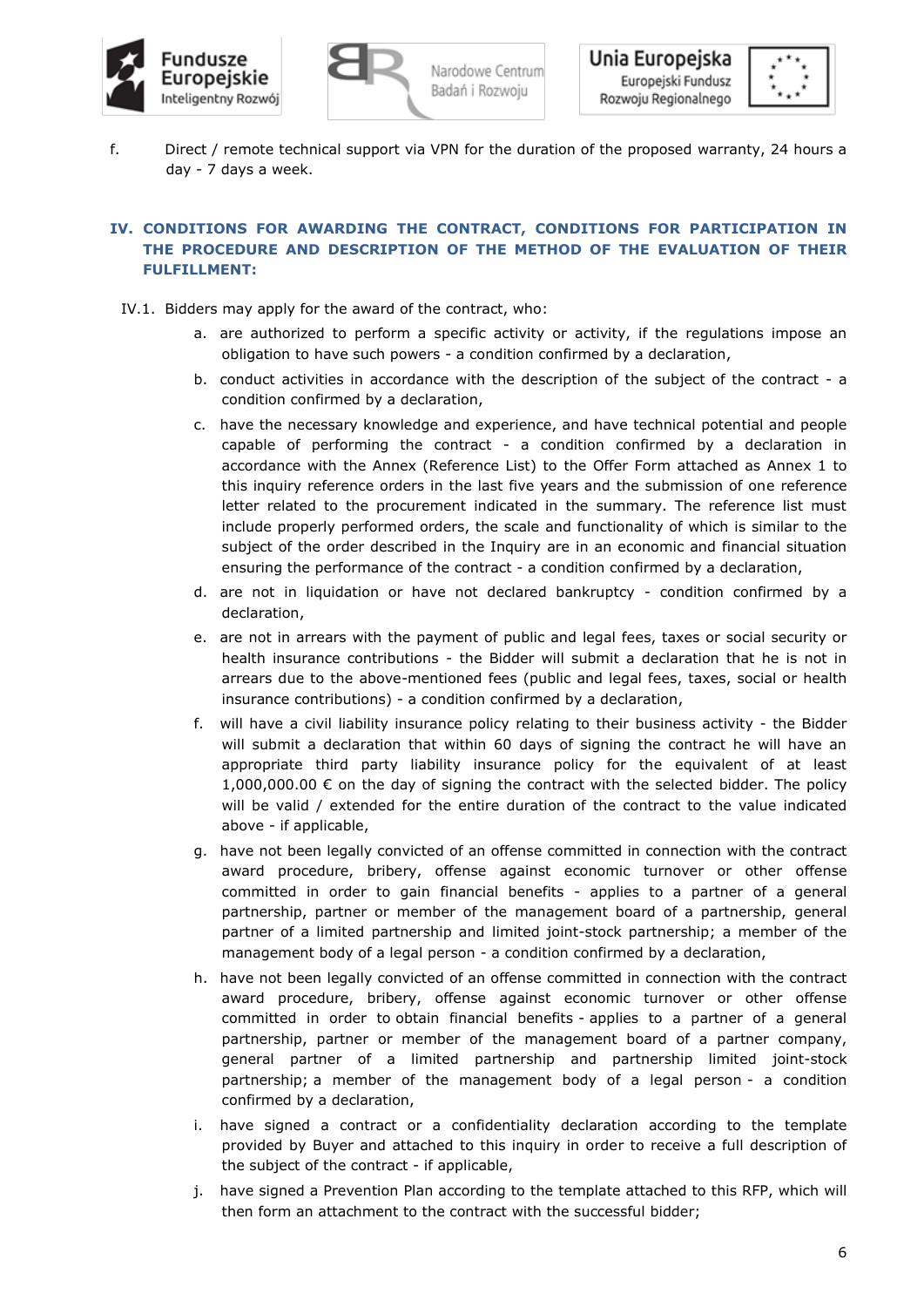



Unia Europejska Europejski Fundusz Rozwoju Regionalnego



- k. The Bidder undertakes to provide Buyer, within 15 days from the conclusion of the Agreement, with a bank guarantee that is essentially compliant with one of the templates indicated in Appendix 6 to this inquiry. Failure to provide a bank guarantee or delivery of a bank guarantee inconsistent in essential matters with Buyer's model will entitle Buyer to withhold all payments until the Contractor submits the relevant guarantee documents, and the Contractor shall not be entitled to any claims for withholding payments..
- **IV.2. Buyer will verify the compliance of the submitted offer with the requirements of the description of the subject of the contract by examining the completeness of the presented descriptions. Failure by the Bidder to meet one of the following requirements (which constitute the admitting conditions) will mean that the offer will be rejected and will not be subject to further evaluation. Verification will be made in the form of a checklist:**

| L.P.                     | LIST OF CRITERIA ALLOWING TO THE NEXT<br><b>STAGE OF OFFER EVALUATION</b>                               | <b>CONFIRMATIO</b><br>N<br>YES/NO) | <b>DESCRIPTION</b><br>OF THE<br><b>POSSIBILITY OF</b><br><b>EXECUTING</b><br>THE CONDITION | <b>COMMENTS OF</b><br><b>THE OFFERER!</b> | <b>REFERENCE TO</b><br>THE OFFER:<br><b>PAGE NO.</b><br><b>ITEM NO.</b> |
|--------------------------|---------------------------------------------------------------------------------------------------------|------------------------------------|--------------------------------------------------------------------------------------------|-------------------------------------------|-------------------------------------------------------------------------|
|                          | Sheet thicnkess operating range 1,5 - 10 mm                                                             |                                    |                                                                                            |                                           |                                                                         |
| $\overline{\phantom{a}}$ | Sheet thickness dimensional tolerances not worse<br>than 1.5% of the thickness of the measured material |                                    |                                                                                            |                                           |                                                                         |
| 3                        | Sheet thickness indication resolution not worse 0,01<br>mm                                              |                                    |                                                                                            |                                           |                                                                         |
| $\overline{\mathbf{4}}$  | At least 1 thickness measurement on the single sheet<br>in the middle of the sheet                      |                                    |                                                                                            |                                           |                                                                         |

- **a. The offer will be fully completed, and all activities and possible equipment necessary for the proper implementation of the project will be presented by the Bidder in the offer.**
- **b. The tenderer will read Annex** *SIWZ\_AMDS\_06\_2022\_0786\_ENG\_thickness measurement* **(Technical Specification) and attached documentation, and after making sure that the delivery, assembly and commissioning are feasible, he will take full responsibility for the guaranteed level of project functioning**
- **c. The bidder is obliged to submit the offer in accordance with the tender documentation and the conducted site inspection. It should also provide for any additional works not included in Appendix**  *SIWZ\_AMDS\_06\_2022\_0786\_ENG\_thickness measurement* **(Technical Specification).;**
- IV.3. Bidders will be excluded from applying for the contract if:
	- a. do not meet the conditions specified in IV.1 of this inquiry;
	- b. in the last 3 years prior to the commencement of the procedure, they caused damage by not performing the contract or performing it improperly, and the damage has not been voluntarily remedied by the date of initiation of the procedure, unless the non-performance or improper performance is a consequence of circumstances for which the Bidder is not responsible. Buyer will therefore exclude the Bidder from the proceedings if the following conditions are jointly met:
	- (1) in the last 3 years prior to the commencement of the procedure, caused damage by not performing the contract or by improperly performing it,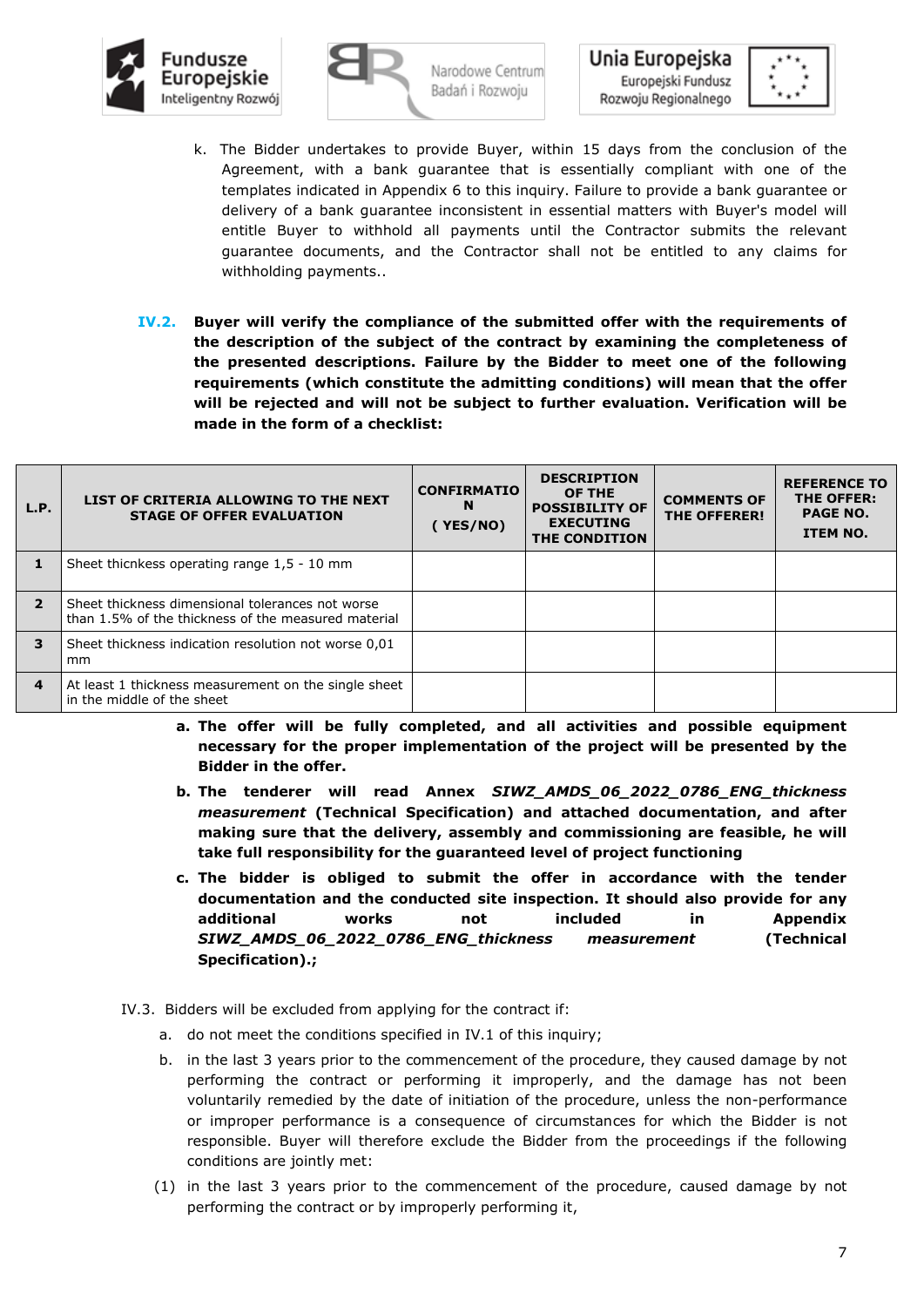



Unia Europejska Europejski Fundusz Rozwoju Regionalnego



- (2) the damage has not been voluntarily remedied by him until the proceedings are instituted,
- (3) a contrario, non-performance or improper performance of the contract is a consequence of circumstances for which the Bidder is responsible.
- c. individuals who have been legally convicted of an offense committed in connection with the contract award procedure, an offense against the rights of paid persons, a crime against the environment, a bribery offense, an offense against economic turnover or other offenses committed for financial gain, as well as for a crime tax or the offense of participating in an organized group or association aimed at committing a crime or fiscal offense,
- d. general partnerships whose partner has been legally convicted of an offense committed in connection with the contract award procedure, offense against the rights of paid persons, offense against the environment, bribery, offense against economic turnover or other offense committed for financial gain, and also for fiscal offense or the offense of participating in an organized group or association aimed at committing a fiscal crime or offense,
- e. partner companies whose partner or member of the management board has been legally convicted of a crime committed in connection with the contract award procedure, an offense against the rights of people performing paid work, an offense against the environment, a bribery offense, an offense against economic turnover or other offenses committed for financial gain, as well as for a fiscal offense or the offense of participating in an organized group or association aimed at committing a crime or fiscal offense,
- f. limited partnerships and limited joint-stock partnerships, whose general partner has been legally convicted of an offense committed in connection with the contract award procedure, an offense against the rights of people performing paid work, an offense against the environment, a bribery offense, an offense against economic turnover or another offense committed in order to gain benefits property, as well as for a fiscal offense or the offense of participating in an organized group or association aimed at committing a crime or fiscal offense,
- g. legal persons whose current member of the management body has been legally convicted of a crime committed in connection with the contract award procedure, an offense against the rights of persons performing paid work, an offense against the environment, an offense against bribery, an offense against economic turnover or another offense committed for financial gain, as well as for a fiscal offense or the offense of participating in an organized group or association aimed at committing a crime or fiscal offense,
- h. are collective entities against which the court has ruled a ban on applying for contracts, based on the provisions of the liability of collective entities for acts prohibited under penalty.
- IV.4 Bidders who are personally or financially related with Buyer will be excluded from applying for the contract (interrelationships between Buyer or persons authorized to incur obligations on behalf of Buyer or persons performing on behalf of Buyer activities related to the Contractor selection procedure and the Bidder) confirmed by a declaration.

Capital or personal ties are understood as mutual connections between Buyer or persons authorized to incur liabilities on behalf of Buyer or persons performing on behalf of Buyer activities related to the preparation and conduct of the Contractor selection procedure and the Contractor, in particular:

- participating in the company as a partner in a civil partnership or partnership,
- owning at least 10% of shares or stocks,
- acting as a member of the supervisory or management body,
- being married, in relationship of kinship or affinity in a straight line, kinship of the second degree or affinity in the lateral line or in relation to adoption, care or guardianship.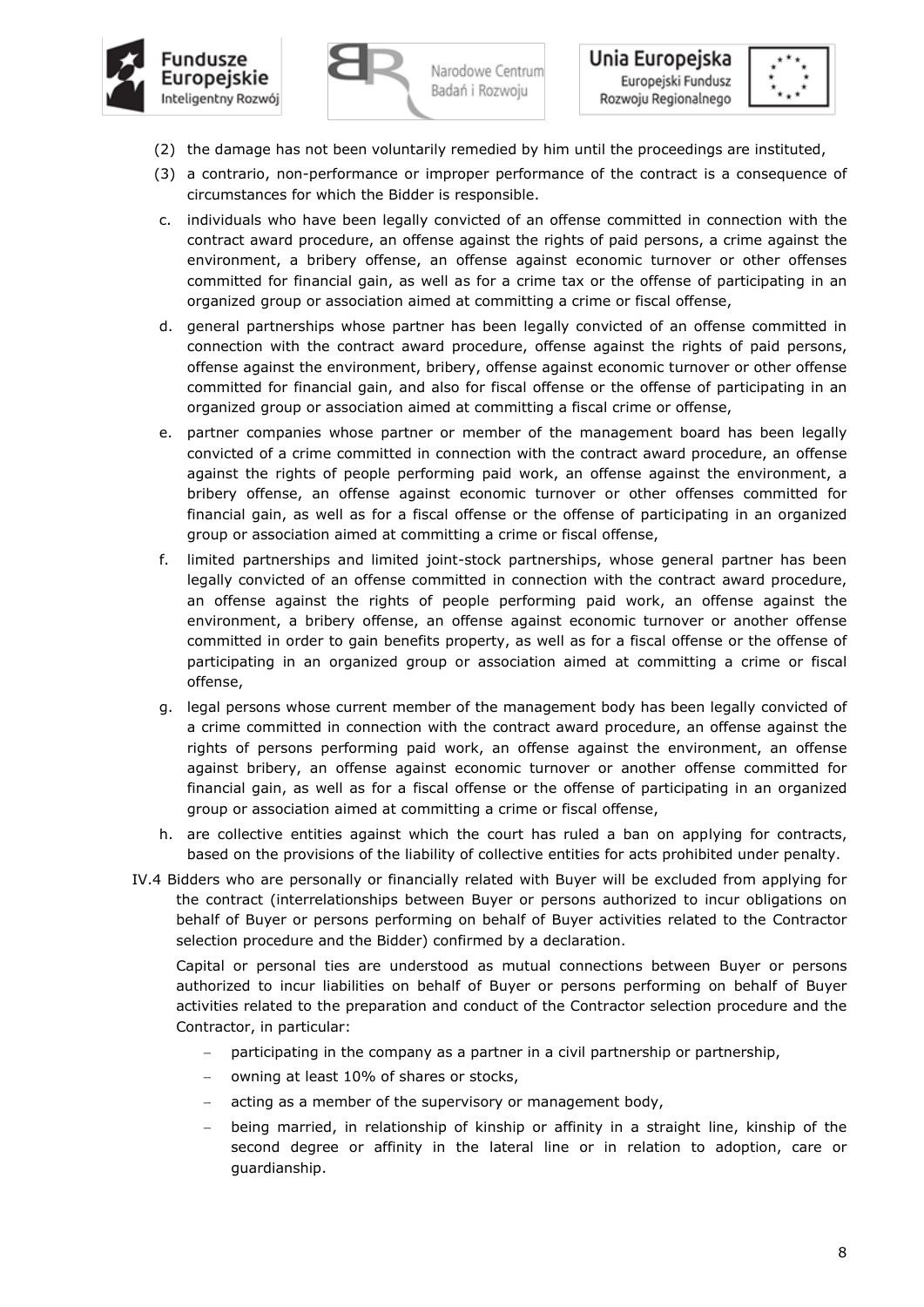



# **V. OFFER EVALUATION CRITERIA WITH INFORMATION ON POINTS OR PERCENTAGE WEIGHTS ASSIGNED TO INDIVIDUAL OFFER EVALUATION CRITERIA:**

V.1. The evaluation of proposals consists of two parts: the financial and commercial evaluation and technical evaluation.

| L.p. | Name                                                                                                                                                                                                                                  | Maximum numer<br>of points |
|------|---------------------------------------------------------------------------------------------------------------------------------------------------------------------------------------------------------------------------------------|----------------------------|
| 1.   | Net price* of the subject of the<br>contract indicated in point III of<br>this inquiry.<br>[PLN]<br>* The offer price must include all costs related<br>to the implementation of the subject of the<br>contract.                      | 70                         |
| 2.   | <b>Warranty period*</b><br>[month]<br>* only those offers whose warranty period<br>will not be shorter than 24 months from the<br>date of signing the acceptance protocol<br>without reservations will be accepted for<br>evaluation) | 15                         |
| З.   | in.<br>the<br><b>Increase</b><br>measuring<br><b>accuracy</b> $[\%]$ ; $[mm]$                                                                                                                                                         | 15                         |
|      | TOTAL                                                                                                                                                                                                                                 | 100                        |

Maximum no. of points that a Contractor may be awarded for all a/m criteria is 100. Points under each criterion shall be calculated with accuracy to two decimal places.

With regard to Bidders who have met the conditions for participation in the procedure, the evaluation of the bids will be made on the basis of the following criteria:

# **a) Price ("C") - 70 points**

When calculating this criterion, Buyer will take into account the net price in PLN for the performance of the subject of the contract. The price must include:

- purchase price, delivery price (in accordance with DDP INCOTERMS 2010), installation and commissioning of a pilot installation;
- value of works specified in the subject of the contract,
- VAT,
- all materials and devices used,
- labor costs for people and equipment,
- transport costs,
- costs of securing the area,
- all taxes and fees,
- costs of site surveying services
- insurance costs,
- costs of loading and unloading,
- all costs related to the comprehensive performance of the contract,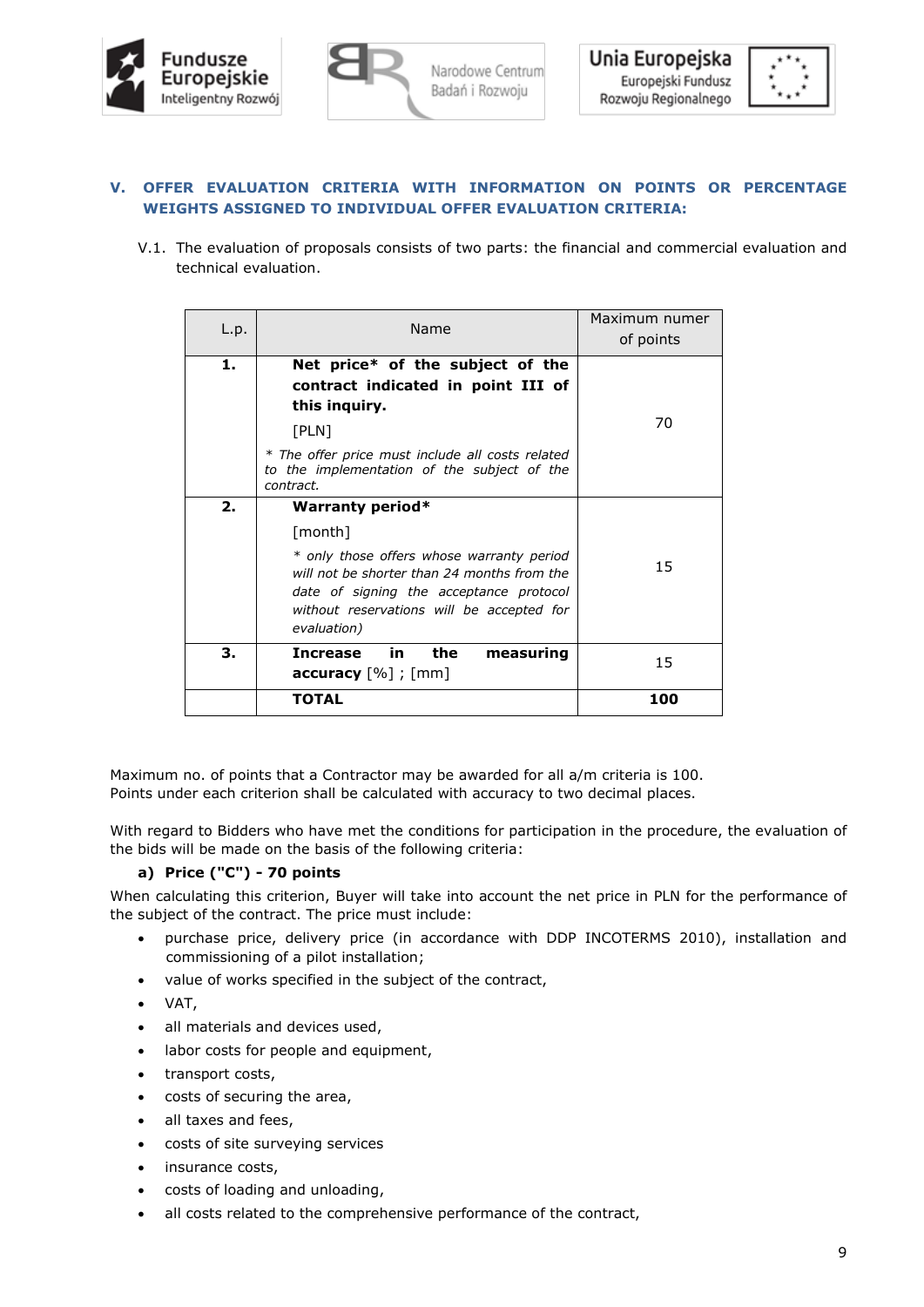



• all fees and compensations for damages, costs and losses resulting from the relationship with the execution of the order).

The scoring for the prices of subsequent offers will be made according to the formula:

*C = (Cmin : Co) x 70*

*Where:*

*C – number of points awarded to given Bid under the criterion Price Cmin – the lowest price among valid Bids Co – price provided by the Contractor who's outcome is being calculated*

*Thus, the maximum number of points that a Contractor may be awarded for the criterion Price is 70.*

# **b) Warranty period ("G") – 15 points**

Points awarded for the criterion Guarantee for the whole procurement shall be calculated using the formula below:

*G = (Go : Gmax) x 15*

Where:

G – number of points awarded to given Bid under the criterion Guarantee Go – guarantee period provided by the Contractor whose outcome is being calculated Gmax – longest guarantee period among all valid Bids

Thus, the maximum number of points that a Contractor may be awarded for the criterion Guarantee is 15

## **c) Increase in the measuring accuracy ("W") – 15 points**.

Points awarded for the criterion increase in the measuring accuracy shall be calculated using the formula below:

*W = Thickness.PKT - not more, however, than 15 pts.*

Where:

W – number of points awarded to Bidder for increase in the measuring accuracy

Thickness.PKT - reducing tolerance by 0,1 % of thickness as compared with the minimum required tolerance  $\pm 1.5$  % (admissible condition) = 1 pt.

Thus, the maximum number of points that a Contractor may be awarded for the criterion Increase in the measuring accuracy is 15

## THE FINAL NUMBER OF POINTS WILL BE CALCULATED BY SUBJECTING THE DATA OBTAINED ABOVE INTO THE FOLLOWING FORMULA:

## *Total points = Criterion "C" + Criterion "G" + Criterion "W"*

- 1. Buyer will select the most advantageous offer that obtains the largest number of summed up points.
- 2. If, as part of the purchase of services and supplies necessary for the implementation of the Project, Buyer will decide between several offers that are most economically advantageous, it will choose an offer that is more favorable in terms of environmental and climate impact.

Assessment based on the answer to the question: Do you use the Integrated Management System? (YES/NO).

In connection with the above, Buyer asks you to provide in the content of the offer information about the use of the Integrated Management System in your company, including: which includes the ISO 14001 environmental management system. (YES, we do/ NO, we don't).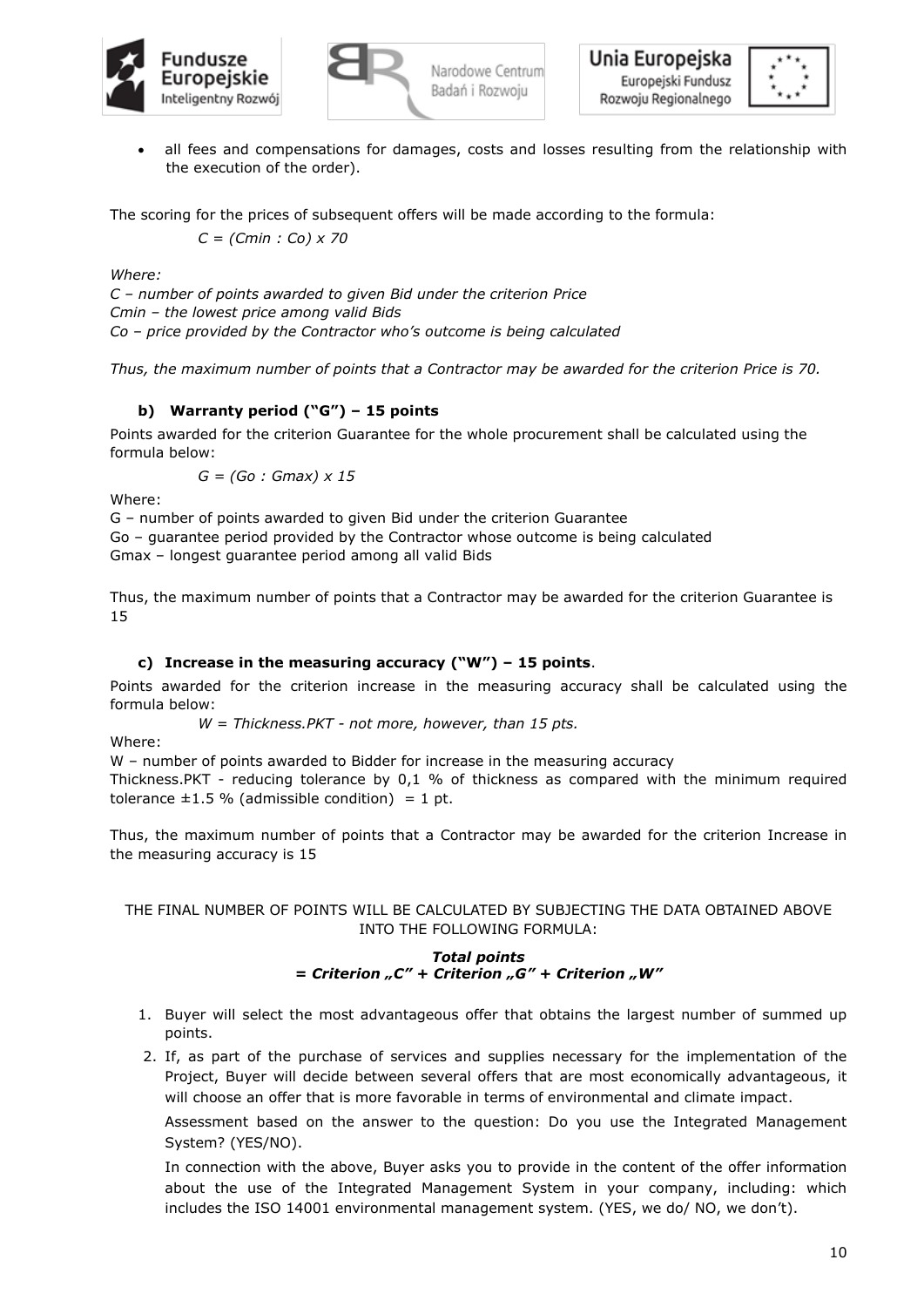





In the event of failure to provide the aforementioned information in the offer, Buyer will assume that the Integrated Management System is not used by a given Bidder.

The lack of the aforementioned information in the content of the offer does not affect the formal assessment of the completeness of the offer and does not cause its rejection.

3. If there is still a situation with an equal number of points and Buyer will still settle between several offers with an equal number of points, Buyer has the right to call the Bidders whose offers received the highest final number of points to supplement the offer by providing the information on the environmental impact of the subject of the offer indicated by Buyer (e.g. . lower energy consumption, lower water consumption, use of recycled materials, etc.).

## **VI. INFORMATION ABOUT THE PROPER PERFORMANCE OF THE CONTRACT REQUESTED BY THE CONTRACTING PARTY (***IF THE CONTRACTING PARTY REQUESTS SUCH SECURITY***):**

- VI.1. Due to the strict obligations of Buyer resulting from the contract for co-financing in terms of the project completion date and the related restrictions, Buyer reserves the right to introduce into the contract with the Contractor provisions guaranteeing the payment of funds under certain conditions with rigors for the Order Receiver / Supplier in the scope of proper performance of the contract in the form of a bank guarantee, a bill of exchange or a guarantee of proper performance of the contract, as described in point VI.2.
- VI.2. The Contractor undertakes to provide Buyer, within 30 days from the date of concluding the Agreement, a bill of exchange or a bank guarantee compliant in essential matters with one of the templates indicated in Annex 6 to this request for quotation. Failure to provide a bill of exchange, a bank guarantee or delivery of a bank guarantee inconsistent in essential matters with Buyer's model will entitle Buyer to withhold all payments until the Contractor submits the relevant guarantee documents, and the Contractor shall not be entitled to any claims for withholding payments.
- VI.3. Buyer reserves the right to request from the Bidder whose offer has been selected for additional security for the proper performance of the contract, hereinafter referred to as "security".
- VI.4. The security will be used to cover claims for non-performance or improper performance of the contract and for the return of the advance paid to the Bidder. If the Bidder is also the guarantor, the security will also serve to cover claims under the quality guarantee.
- VI.5. Detailed description of the requested securities in accordance with the provisions of the contract.
- VI.6. Buyer allows the use of the bill of exchange as security after verification of the party issuing the bill by the Risk Department of AMDS PL.

#### **VII. PLACE, DATE AND MODE FOR SUBMITTING OFFERS:**

- VII.1. **Offers must be submitted by May 16, 2022. until 4:00 p.m. Polish time** (**UTC/GMT +1)**
- VII.2. The offer (with the required attachments) should be prepared in Polish or English. In the subject of the e-mail, please indicate the name and number of the inquiry, indicated on the first page of this inquiry.
- **VII.3. The offer should be signed by persons authorized to represent the Bidder in accordance with the registration document or in accordance with the power of attorney granted.**
- VII.4. Offers must be submitted by e-mail [amds.przetarg@arcelormittal.com.](mailto:amds.przetarg@arcelormittal.com)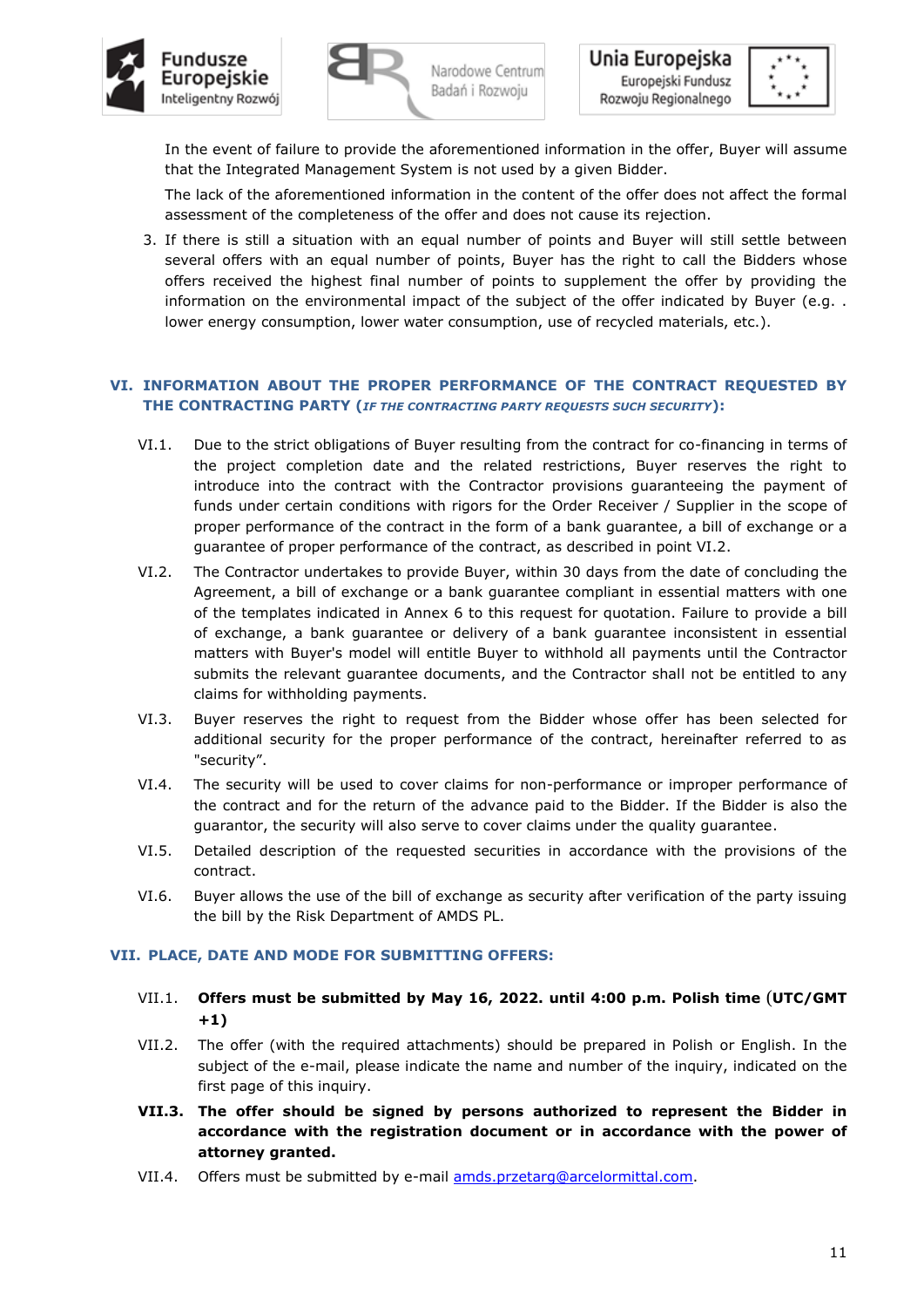



- VII.5. The date of submission of the offer is the date of receipt of the e-mail address provided in the inquiry.
- VII.6. Offers received after the deadline will not be assessed.
- VII.7. The Bidder may ask Buyer to explain the content of the inquiry. Buyer will provide explanations if the inquiry has been received by Buyer no later than 3 working days (working days: Monday from 8:00 am to Friday until 3:30 pm, excluding public holidays) before the deadline for submitting offers. In the case of orders with a deadline of at least 30 days for the submission of tenders, the inquiries of Bidders may be submitted no later than 7 working days before the deadline for submission of tenders..

The content of the questions together with the Purchaser explanations is published in the same way as the inquiry was published.

- VII.8. The Bidder shall bear the costs related to the preparation of the offer.
- **VII.9. The offer should be prepared in accordance with the form constituting Appendix 1 to this inquiry.**
- VII.10. At each stage of the procedure, during the examination and evaluation of offers, Buyer reserves the right to request additional information from the Bidders, which it deems necessary for a reliable evaluation of the submitted offers..
- VII.11. Information on the possible need to supplement the submitted offer (including the scope of the required supplements and the date and method of their submission) will be provided via e-mail.
- VII.12. If the Bidders fail to provide certificates or declarations confirming the fulfillment of the conditions for participation in the contract award procedure, the Supplier Selection Commission may set an additional deadline for their supplementation..
- VII.13. The offer (prepared in accordance with the submitted model) must be attached:
	- a. Statements confirming the fulfillment of the conditions regarding the order specified in points IV.1., IV.3 and IV.4. of this query;
	- b. A signed contract or declaration of confidentiality;
	- c. General purchase conditions signed;
	- d. Bidder's registration document or a power of attorney granted to sign the offer;
	- e. Substantive description of the method of implementation of the subject of the contract.

#### **VIII. OFFER BINDING DATE:**

## **The offer should include its validity period (minimum 60 days from the date of expiry of the offer submission deadline).**

#### **IX. INFORMATION CLAUSE FROM ART. 13 GDPR**

According to Art. 13 of Regulation (EU) 2016/679 of the European Parliament and of the Council of 27 April 2016 on the protection of individuals with regard to the processing of personal data and on the free movement of such data, and repealing Directive 95/46 / EC (General Data Protection Regulation ) (Journal of Laws UE L 119 of 04/05/2016, p. 1), hereinafter referred to as "GDPR", ARCELORMITTAL DISTRIBUTION SOLUTIONS POLAND SP. Z O.O. I inform that:

- 1. the administrator of personal data is ARCELORMITTAL DISTRIBUTION SOLUTIONS POLAND SP. Z O.O. based in Katowice;
- 2. personal data will be processed as part of the proceedings in accordance with the principle of competition, in order to:
	- ➢ enabling the bidder to participate in the procedure Art. 6 sec. 1 lit. b GDPR;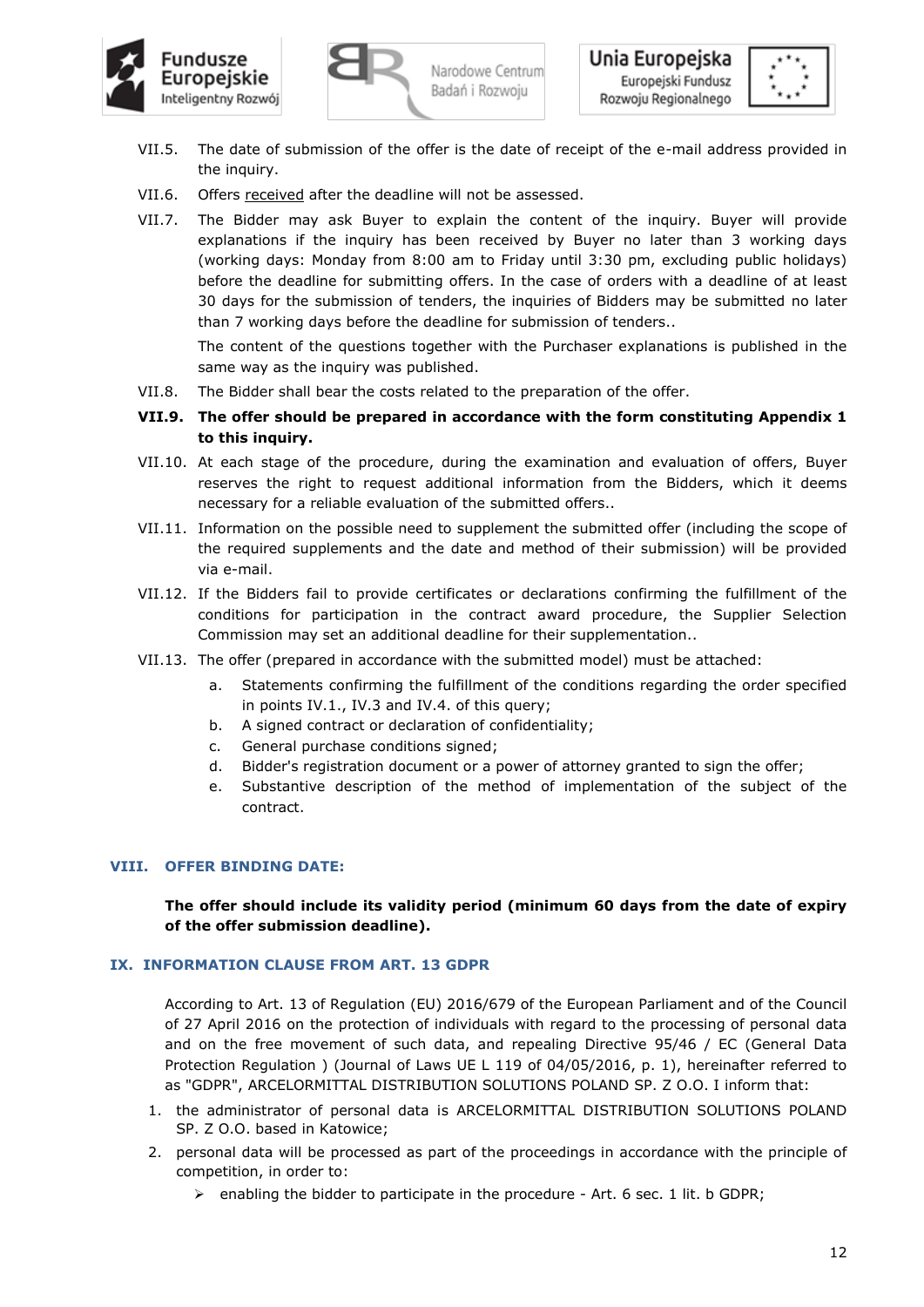



- $\triangleright$  archival (evidence) which is the implementation of the legitimate interest of the administrator, such as pursuing claims and defending the rights of the administrator art. 6 sec. 1 lit. f GDPR.
- 3. personal data will be kept for a period of  $10 + 1$  years from the end of the procedure. In the case of proceedings co-financed from EU funds - the storage period may be longer, determined in accordance with art. 140 of Regulation (EU) No 1303/2013 of the European Parliament and of the Council of 17 December 2013 establishing common provisions on the European Regional Development Fund, the European Social Fund, the Cohesion Fund, the European Agricultural Fund for Rural Development and the European Maritime and Fisheries Fund and laying down general provisions on the European Regional Development Fund, the European Social Fund, the Cohesion Fund and the European Maritime and Fisheries Fund and repealing Council Regulation (EC) No 1083/2006;
- 4. with regard to personal data, decisions will not be made in an automated manner, in accordance with art. 22 GDPR;
- 5. the administrator does not transfer the bidders data outside the European Economic Area;
- 6. the recipients of the Bidder personal data will only be entities authorized to obtain personal data on the basis of legal provisions;
- 7. the bidder has the right to access personal data, receive their copies and, subject to the provisions of the law, rectify, transfer, delete or limit processing;
- 8. the right to lodge a complaint to the President of the Office for Personal Data Protection, the bidder considers that the processing of personal data concerning him violates the provisions of the GDPR;
- 9. providing personal data is voluntary, but necessary to achieve the purposes for which they were collected, failure to provide personal data will prevent the bidder from participating in the procedure.

#### **X. ADDITIONAL INFORMATION:**

- X.1. Buyer recommends that the information restricted as a trade secret be submitted by the Bidder, marked as "trade secret". Lack of an unequivocal indication of which information constitutes a trade secret will mean that all statements made in the course of this procedure are open to the public without reservations. The reservation of confidentiality of information that does not constitute a business secret within the meaning of the Act on combating unfair competition will be treated as ineffective and will result in its declassification.
- X.2. The bidder may change, supplement or withdraw his offer before the offer submission deadline. In the event of a change, supplement or withdrawal of the offer. In such a case, the envelope should be additionally marked with the following annotation: CHANGE / ADDITION / WITHDRAWAL OF THE OFFER..
- X.3. The purchaser allows for advance payments.
- X.4. Submitting an offer is tantamount to accepting without reservations the content of this request for quotation with attachments and the Regulations.
- X.5. Bidders are entitled to a legal remedy in the form of a protest against the evaluation of offers in accordance with the Regulations.
- X.6. Buyer reserves the right to enter into price negotiations with the Bidder who submits offers that meet the admissible conditions specified in this Inquiry.
- X.7. The offers will be assessed by a tender committee appointed by Buyer. First of all, compliance with formal conditions will be assessed. The Awarding Entity may request Bidders to provide explanations regarding the content of the submitted offers at every stage of the procedure, corrects obvious spelling mistakes, obvious accounting errors, taking into account the accounting consequences of the corrections made, other errors consisting in the noncompliance of the offer from the inquiry, not causing significant changes in the content of the offer the consent of the bidder. Obvious mistakes are corrected by Buyer in a special form, notifying the bidder whose offer has been corrected.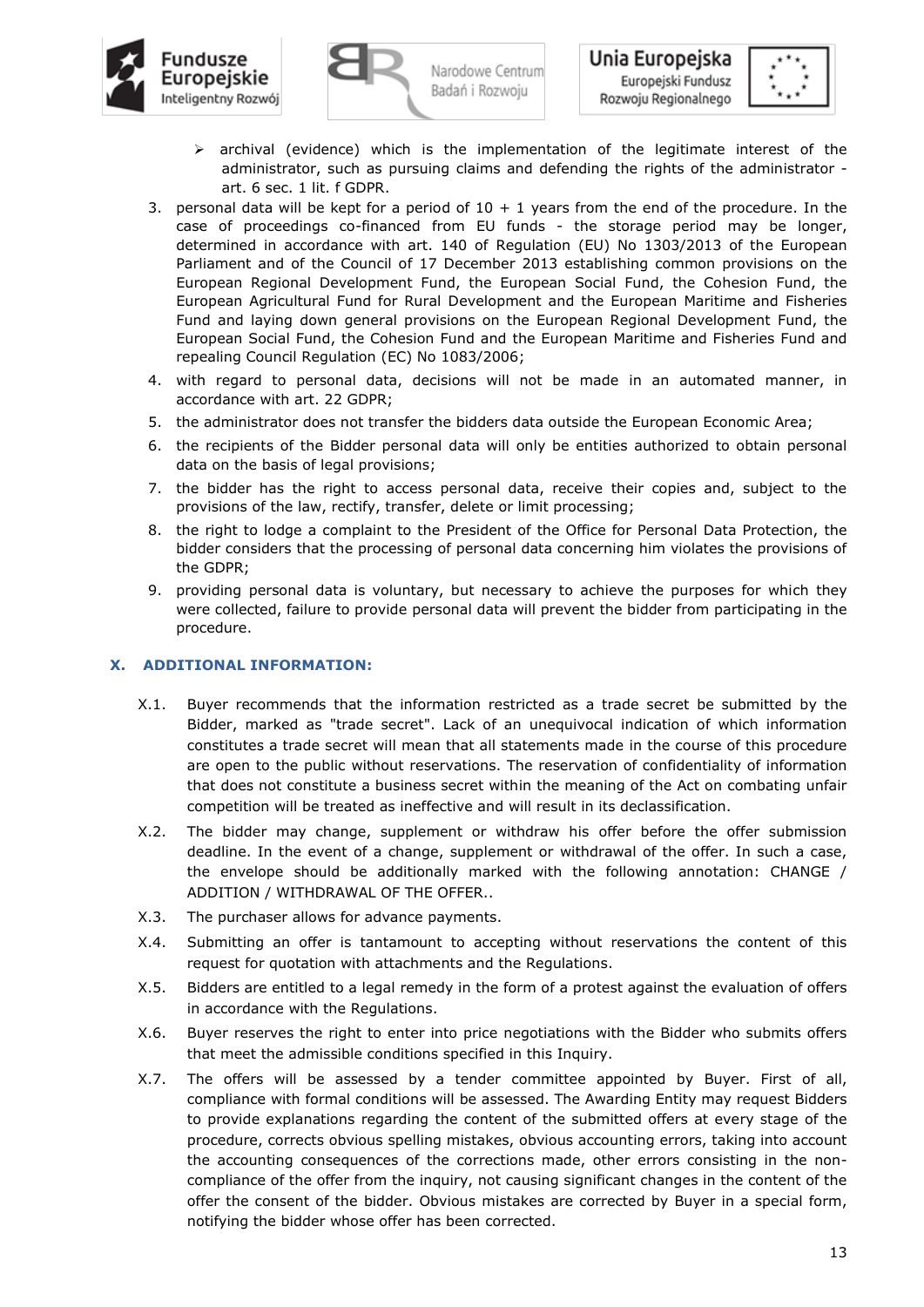





- X.8. If the Bidder does not agree to the correction of errors within the time limit indicated by Buyer, his offer will be rejected.
- X.9. Subsequently, the committee will evaluate the fulfillment of the admittance conditions required from Bidders.
- X.10. Information on the selection of the best offer (including the name, address and price of the winner of the procedure) will be posted on the website of Buyer and the competition database.
- X.11. The purchaser reserves the right to change the terms of the contract concluded as a result of this order. The changes may concern:
	- a. the term of the Agreement changes resulting from, among others from the extension of the project implementation,
	- b. the size of the contract increasing the size of the contract will not exceed 50% of the value of the awarded contract specified in the concluded Agreement,
	- c. changes indicated in the essential terms of the contract (if applicable).

………………………………………………………………… *(company stamp, stamp and signature of an authorized person)*

## ANNEXES:

- 1. The offer with a substantive description of the method of implementation of the subject of the contract and statements confirming the fulfillment of the conditions of point IV.1, IV.3 and IV.4. of the inquiry no. 6/2022/0786 of April 15, 2022.
- 2. Technical specification of the subject of the contract;
- 3. A declaration of confidentiality;
- 4. General terms and conditions of purchase in force at Buyer;
- 5. Bank guarantee template;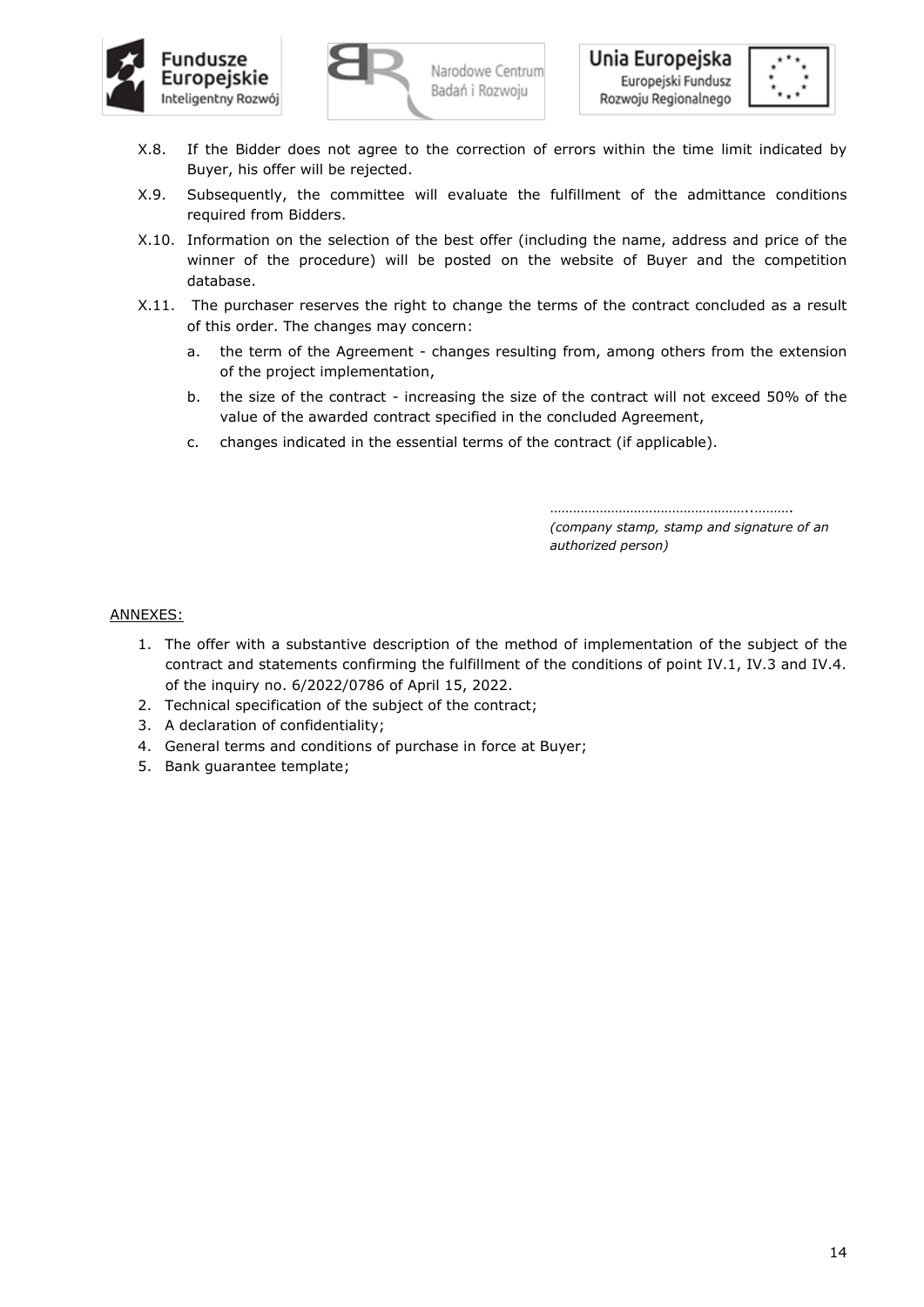





APPENDIX No. 1 TO THE REQUEST FOR QUOTATION No. 6/2022/0786 of April 15, 2022

BID FORM

The bid constitutes a reply to the request for quotation no. 6/2022/0786 of April 15, 2022, concerning **purchase, delivery (in accordance with DDP INCOTERMS 2010), installation and commissioning of a pilot installation of ongoing measurement of sheet geometry (length, width, thickness and flatness).**

# **Data of the Bidder**:

- a. Name: …………………………………………………………………………..
- b. Address of the registered office: ………………………………………………………………
- c. Taxpayer ID No. (NIP): ……………………………………………………………………………….
- d. Business Entity ID No. (REGON): …………………………………………………………………………
- e. Person authorized to contact the Buyer: name and surname: ……………………………………………………………… Phone: ………………………………………………………………………….. e-mail address: ………………………………………………………………….
- **1.** I offer the execution of the contract subject matter at the following price:

|                    | <b>PRICE</b> | <b>CURRENCY</b> | <b>IN WORDS</b> |
|--------------------|--------------|-----------------|-----------------|
| <b>NET VALUE</b>   |              |                 |                 |
| VAT VALUE ( %)     |              |                 |                 |
| <b>GROSS VALUE</b> |              |                 |                 |

**2.** We ask you to fill in the table below indicating the price breakdown for individual elements of the order. The total execution amount of the contract subject indicated in point 2 above must be identical with the price summary indicated in the breakdown below.

| L.p.           | The element of the<br>subject matter of<br>the contract<br>included in item No.<br>III of the request<br>for quotation No.<br>3/2022/0786 of<br><b>February 11, 2022</b> | Quantity | <b>NET VALUE</b><br><b>PLN/EUR</b> | In words: | <b>Remarks:</b> |
|----------------|--------------------------------------------------------------------------------------------------------------------------------------------------------------------------|----------|------------------------------------|-----------|-----------------|
| 1              | Finished product<br>thickness<br>measurement                                                                                                                             |          |                                    |           |                 |
| 2              | Control system                                                                                                                                                           |          |                                    |           |                 |
| 3              | Eclectic installation                                                                                                                                                    |          |                                    |           |                 |
| $\overline{4}$ | Installation and<br>commissioning                                                                                                                                        |          |                                    |           |                 |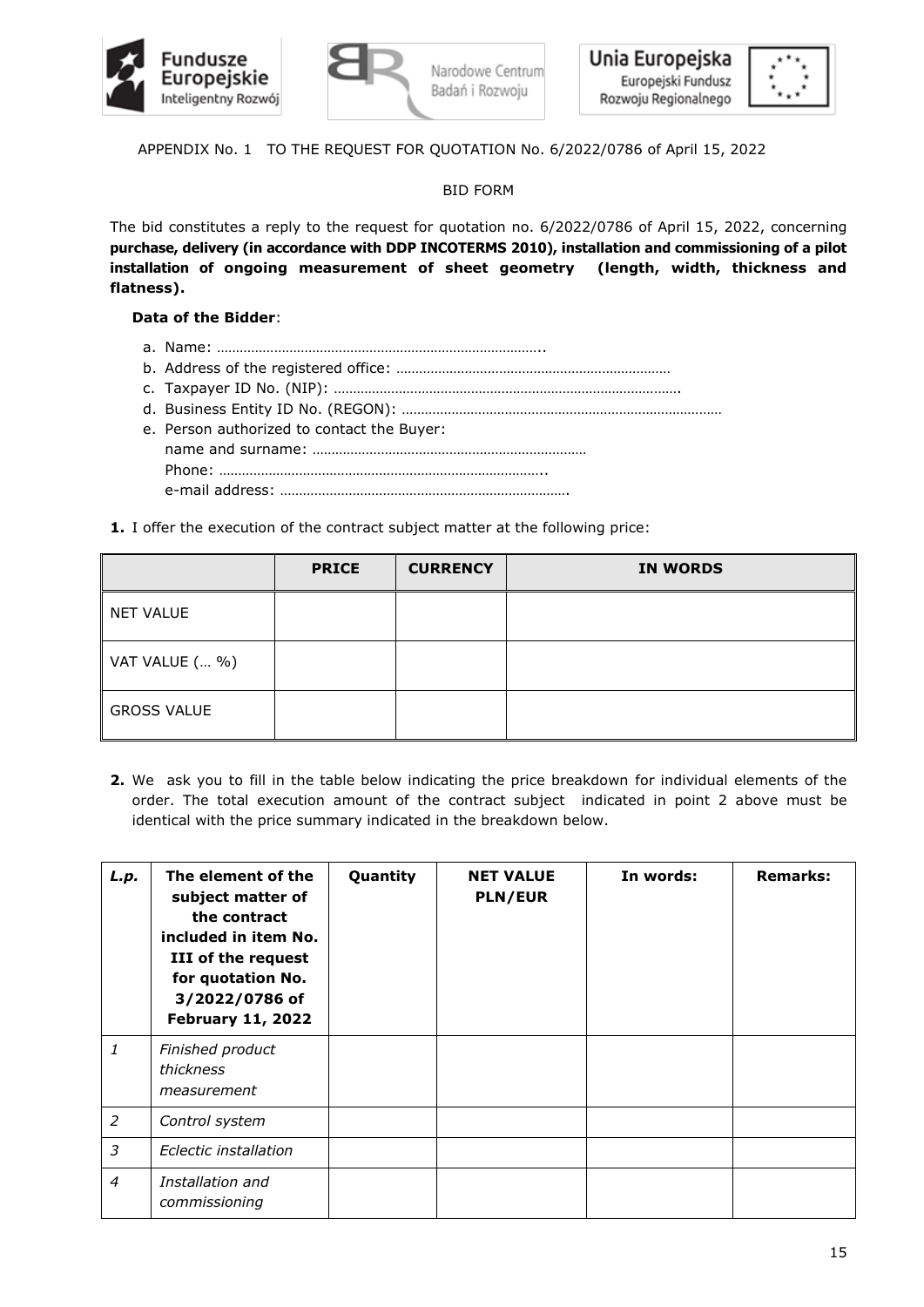







|--|

BUYER'S INFORMATION:

Please specify the prices in EUR or PLN (without VAT) as well as in gross values.

The price above includes:

- price of: purchase, delivery (in accordance with DDP INCOTERMS 2010), installation and commissioning of a pilot installation
- the value of work specified in the subject of the contract,
- value-added tax (VAT)
- all materials and equipment used
- labor costs of people and equipment,
- transport costs
- costs of securing the site
- all taxes and charges,
- construction site surveying costs
- insurance costs,
- loading and unloading costs
- any costs associated with the comprehensive execution of the contract,
- any fees and compensation for damages, costs and losses arising from the execution of the tender).

Quotation of the price in another currency shall result in the Buyer's conversion of the price into PLN using the exchange rate tables (Table A – Average exchange rates for foreign curriencies) of The National Bank of Poland as of the date specified in item VII.1 according to request for quotation (final date for submission of offers).

In case of negotiations with the Bidders and submission of final bids by them, the Buyer's conversion to the PLN currency will be made using the exchange rate tables (Table A – Average exchange rates of foreign curriencies) of the National Bank of Poland as of the day specified in the sentence above.

- **3.** I confirm to have acquainted myself with the request for quotation together with its appendices and I do not raise any objections to it.
- **4.** We declare that the date of installation of the subject of the order will be completed by September 18, 2022 and the final commissioning of the subject of the order will be completed by May 31, 2023.
- **5.** The bid is valid for 60 days as of its submission date.
- **6.** I declare that in case of selecting our offer by the Buyer, we give our consent to the disclosure of information regarding the selection of our company (the result of the procedure, including information about the offered price for the contract subject matter, as well as the name of the Bidder with his full address) to the public, including publication on the competitiveness database.
- **7.** Term of payment: to be agreed between the parties
- **8.** We hereby declare that due to the strict obligations of the Buyer resulting from the grant agreement with regard to the project completion date and restrictions related to that date, we hereby accept that the Buyer will introduce the following provisions into the agreement with the Contractor: *"The Contractor undertakes to provide Buyer, within the period of 30 days from the date of conclusion of the Agreement, with a bank guarantee which is consistent, in terms of essentials, with one of the specimens indicated in the Attachment No. 6. Failure to provide a bank guarantee or provision of a bank guarantee that is inconsistent with the Ordering Party's template, shall entitle the Principal to withhold all payments until the Contractor submits the relevant guarantee documents, and the*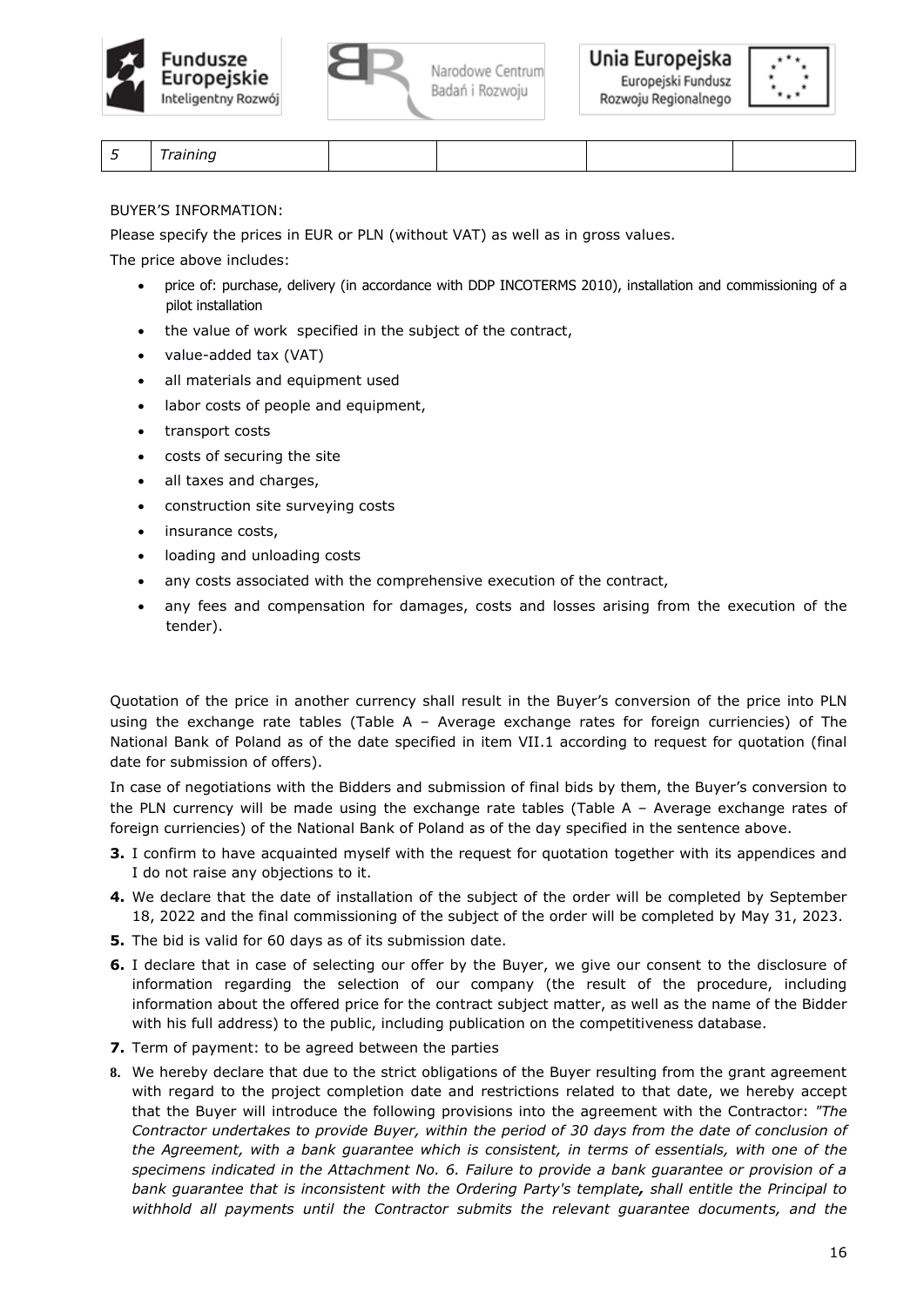





*Contractor shall not be entitled to any claims for withholding payment".*

- **9.** I acknowledge that if I attest an untruth the bid shall be rejected.
- **10.** If an Integrated Management System is used? No/ yes please describe.
- **11.** I declare that in case of choosing this offer, I agree to include the following provision in the content of the contract for the execution of the subject matter described in this offer:

*"In case of non-performance or improper performance of the contract, the Contractor shall be obliged to pay a contractual penalty to the Buyer:*

- *a) for failure to meet the delivery date of the Equipment - in the amount of 0,5% of the gross value of the contract, for each week of delay from the date designated as the delivery date to the date of delivery,*
- *b) for failure to meet the starting date of the Equipment - in the amount of 0,5% of the gross value of the contract, for each week of delay from the date designated as the starting date to the starting date,*
- *c) for non-performance or improper performance of the contract for reasons attributable to the Contractor - in the amount of 10% of the gross value of the contract,*
- *d) for failure to meet the deadline for repair or replacement of the equipment - in the amount of 0.1% of the gross value of the contract, for each day of delay from the date of expiry of the deadline for repair or replacement, resulting from this statement until the date of repair*
- *e) for a delay in the delivery of the replacement equipment, an amount of 0.1% of the gross value of the contract for each day of delay in delivering the replacement equipment,*
- *In case of non-performance or improper performance of the contract, Buyer shall have the right to withdraw from the contract in whole or in part, with the right to claim the contractual penalty referred in point (c) above. The statement of withdrawal should be submitted in a written form within 14 working days from finding out about the event giving rise to the withdrawal. The total value of contractual penalties may not exceed 10%. Buyer has a right to claim damages in excess of the reserved amount of contractual penalties.*
- **12. Reference to the other relevant requirements. Buyer shall verify the compliance of the submitted tender with the requirements of the description of the subject matter by examining the completeness of the submitted descriptions. The Bidder's failure to meet one of the following requirements (constituting the conditions of admission) will mean that the offer will be rejected and will not be subject to further evaluation.**

| L.P.                    | LIST OF CRITERIA ALLOWING TO THE NEXT<br><b>STAGE OF OFFER EVALUATION</b>                                     | <b>CONFIRMATIO</b><br>N<br>YES/NO) | <b>DESCRIPTION</b><br>OF THE<br><b>POSSIBILITY OF</b><br><b>EXECUTING</b><br>THE CONDITION | <b>COMMENTS OF</b><br><b>THE OFFERER!</b> | <b>REFERENCE TO</b><br>THE OFFER:<br><b>PAGE NO.</b><br><b>ITEM NO.</b> |
|-------------------------|---------------------------------------------------------------------------------------------------------------|------------------------------------|--------------------------------------------------------------------------------------------|-------------------------------------------|-------------------------------------------------------------------------|
|                         | Sheet thickness operating range 1,5 - 10 mm                                                                   |                                    |                                                                                            |                                           |                                                                         |
| $\mathbf{z}$            | Sheet thickness dimensional tolerances not worse<br>than 1.5% of the thickness of the measured material       |                                    |                                                                                            |                                           |                                                                         |
| 3                       | Sheet thickness indication resolution no less than<br>$0.01$ mm                                               |                                    |                                                                                            |                                           |                                                                         |
| $\overline{\mathbf{4}}$ | At least 1 thickness measurement on the single sheet<br>in the middle of the sheet in the middle of the sheet |                                    |                                                                                            |                                           |                                                                         |

## LIST OF ANNEXES TO TH REQUEST FOR QUOTATION

1. Delcaration certifying the fulfilment of conditions from point IV.1 of the request for quotaton No. 6/2022/0786 of April 15, 2022.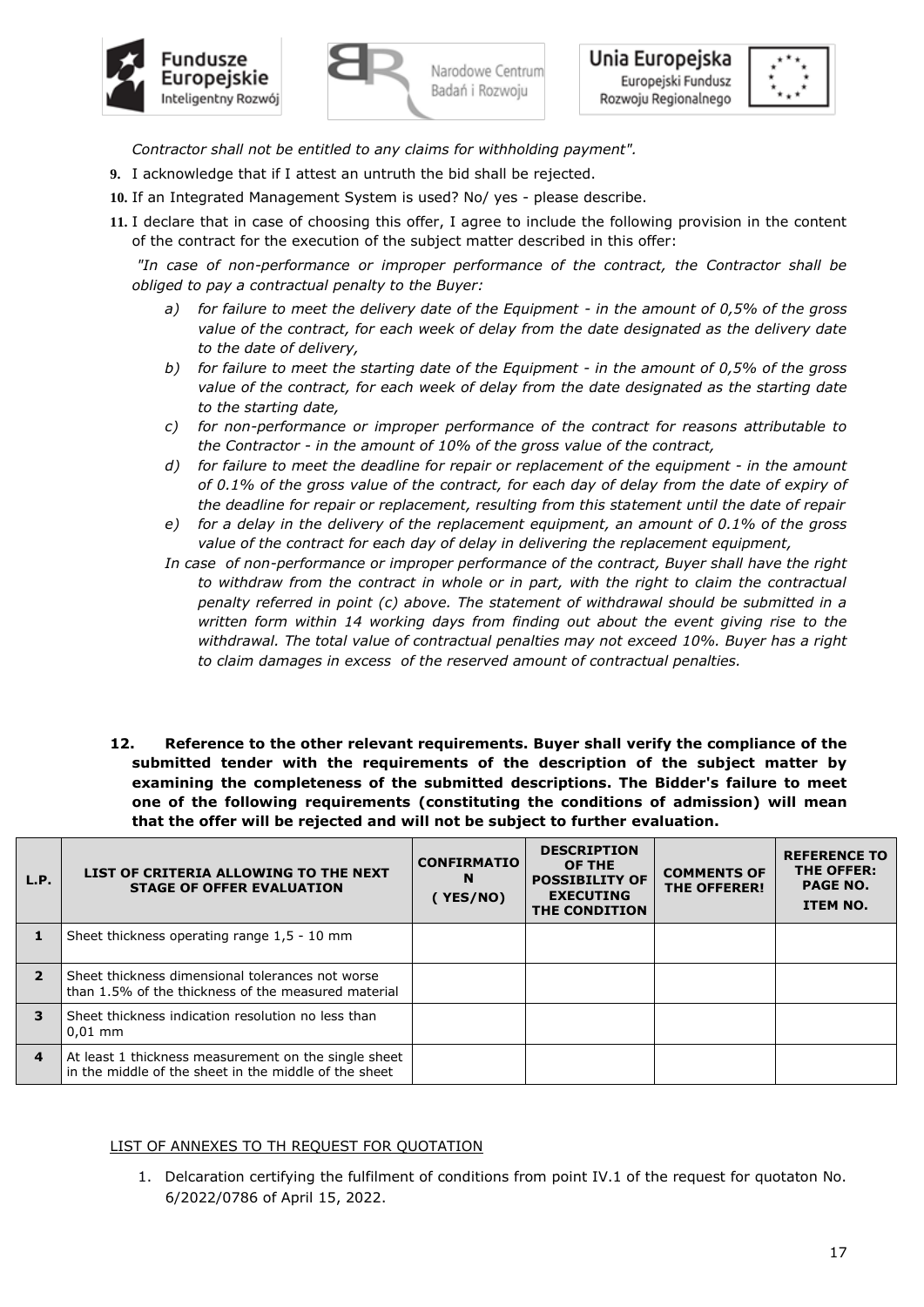







- 2. Delcaration certifying the fulfilment of conditions from point IV.3 of the request for quotaton No. 6/2022/0786 of April 15, 2022.
- 3. Delcaration certifying the fulfilment of conditions from point IV.4 of the request for quotaton No. 3/2022/0786 of April 15, 2022.
- 4. Description concerning the method of execution of the contract subject matter.

………………………… .................................................... City, date *Company stamp, stamp and signature of a representative*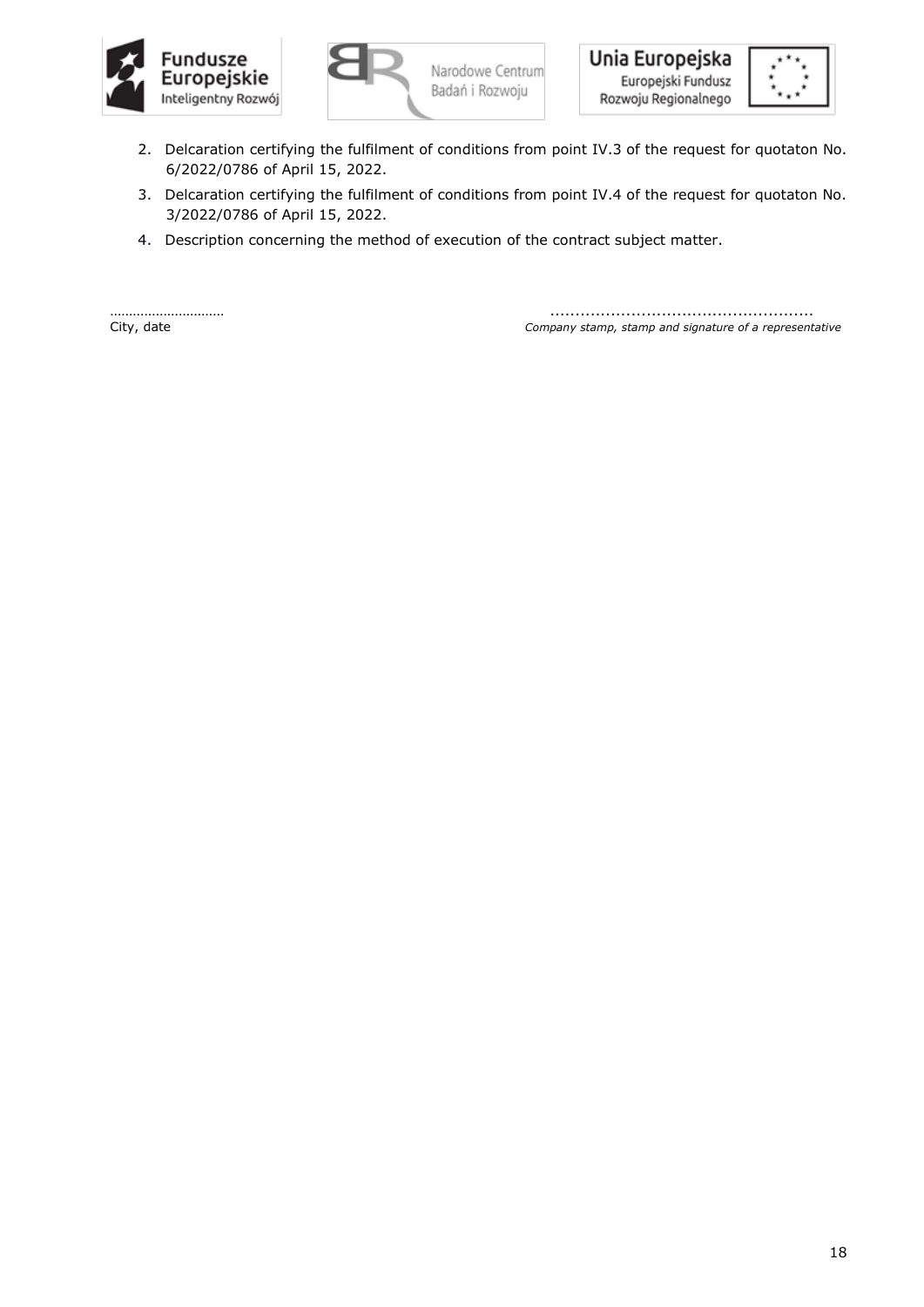



APPENDIX NO. 1 TO THE BID FORM REFERS TO THE REQUEST FOR QUOTATION NO. 6/2022/0786 of April 15, 2022

# DECLARATION CERTIFYING THE FULFILMENT OF CONDITIONS FROM POINT IV.1. OF THE REQUEST FOR QUOTATION

Narodowe Centrum

Badań i Rozwoju

I hereby declare that the Bidder ………………………………………………………………………………………..……………………. (name and address of the registered office) meets the following conditions:

- 1. It has the licences necessary to perform a defined activity or action, if such licences are required by law.
- 2. It runs its activity in accordance with a description of the contract subject matter.
- 3. It has the necessary knowledge and experience as well as technical capacity and persons able to execute the contract.
- 4. Its economic and financial position allows for execution of the contract.
- 5. It is neither in a state of liquidation nor has it declared its bankruptcy.
- 6. It is not in arrears with payment of public & legal fees, taxes, or contributions for social and health insurance premiums.
- 7. It was not convicted with a lawful decision for any crime committed in relation to the contract awarding procedure, for the crime of bribery, for a crime against the economic turnover or other crime committed in order to obtain financial benefits - as a partner of a registered partnership, a partner or management board member of a professional partnership; a general partner of a limited partnership as well as a limited joint-stock partnership; a member of the management body of a legal person.
- 8. It was not validly sentenced for an offence committed in connection with a contract award procedure, for bribery, for an offence against economic turnover or for any other offence committed with the aim of gaining financial profits - as a partner of a registered partnership, a partner or management board member of a professional partnership; a general partner of a limited partnership as well as a limited joint-stock partnership; a member of the management body of a legal person.
- 9. Other ……………………………………………………………… if applicable

……………………………………………………. ……………………………………………………

City and date *(Company stamp, stamp and signature of a representative)*\*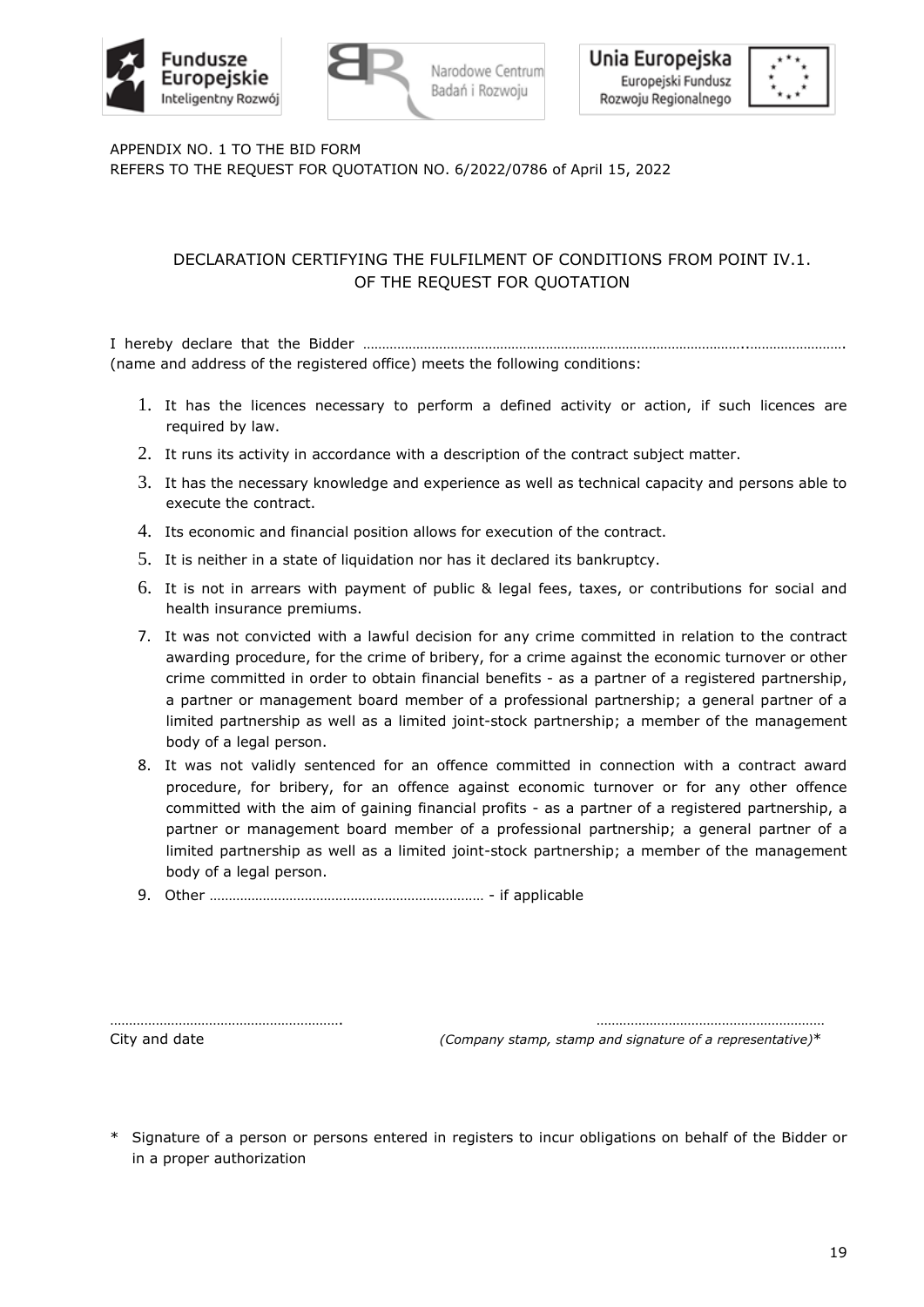





APPENDIX NO.2 TO THE BID FORM REFERS TO THE REQUEST FOR QUOTATION NO. 6/2022/0786 of April 15, 2022

# DECLARATION CERTIFYING THE FULFILMENT OF CONDITIONS FROM POINT **IV.3** OF THE REUEST FOR QUOTATION

# STATEMENT

# CERTIFYING THE FULFILMET OF CONDITIONS OF PARTICIPATION IN THE PROCEDURE

- I, the undersigned confirm the absence of grounds for exclusion from the procedure, indicated below:
	- a. within the last 3 years before initiation of the procedure the Bidder caused a damage by not performing a contract or by performing it in an improper manner, whereas the said damage was not voluntarily remedied by the day of initiation of the procedure, unless the non-performance or improper performance results from circumstances for which the Bidder is not liable. Therefore the Buyer will exclude from the procedure such bidder who will jointly meet all of the following premises:
	- (1) within the last 3 years before initiation of the procedure the Bidder caused a damage by not performing a contract or by performing it in an improper manner,
	- (2) the damage was not voluntarily remedied by him until the day of initiation of the procedure ,
	- (3) a contrario the non-performance or improper performance of a contract results from circumstances, for which the Bidder is liable,
	- b. natural persons, who have been validly sentenced for an offence committed in connection with a contract award procedure, offence against the rights of people performing paid work, offence against the environment, for bribery, for an offence against economic turnover or for any other offence committed with the aim of gaining financial profits, as well as for treasury offence or an offence of participation in organized crime group or in an union aimed at committing an offence or treasury offence,
	- c. registered partnerships whose partner has been validly sentenced for an offence committed in connection with a contract award procedure, offence against the rights of people performing paid work, offence against the environment, for bribery, for an offence against economic turnover or for any other offence committed with the aim of gaining financial profits, as well as for treasury offence or an offence of participation in organized crime group or in an union aimed at committing an offence or treasury offence,
	- d. professional partnership whose partner or member of the management board has been validly sentenced for an offence committed in connection with a contract award procedure, offence against the rights of people performing paid work, offence against the environment, for bribery, for an offence against economic turnover or for any other offence committed with the aim of gaining financial profits, as well as for treasury offence or an offence of participation in organized crime group or in an union aimed at committing an offence or treasury offence,
	- e. limited partnerships and limited joint-stock partnerships whose general partner has been validly sentenced for an offence committed in connection with a contract award procedure, offence against the rights of people performing paid work, offence against the environment, for bribery, for an offence against economic turnover or for any other offence committed with the aim of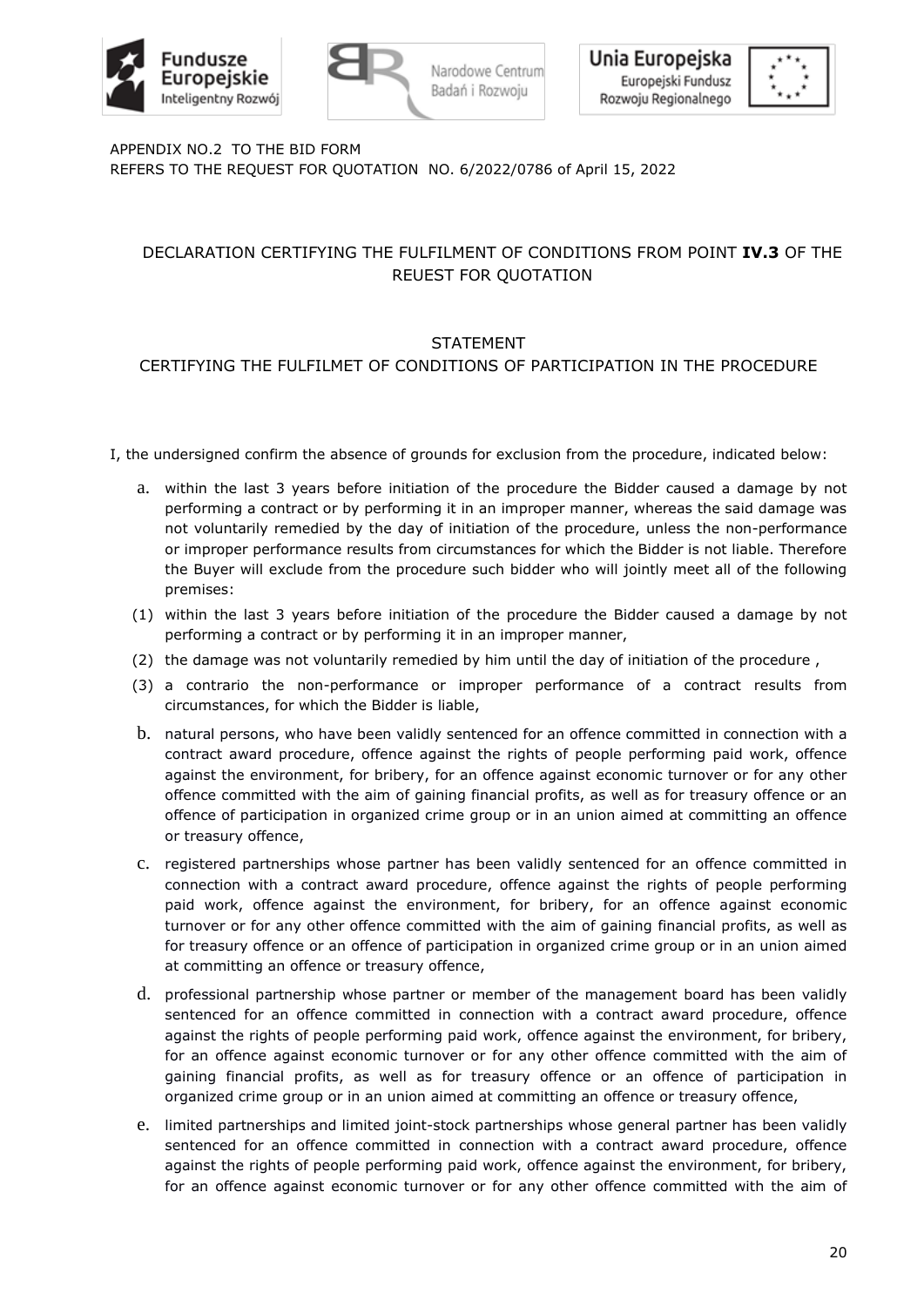



gaining financial profits, as well as for treasury offence or an offence of participation in organized crime group or in an union aimed at committing an offence or treasury offence, ,

- f. legal persons whose active member of the managing body has been validly sentenced for an offence committed in connection with a contract award procedure, offence against the rights of people performing paid work, offence against the environment, for bribery, for an offence against economic turnover or for any other offence committed with the aim of gaining financial profits, as well as for treasury offence or an offence of participation in organized crime group or in an union aimed at committing an offence or treasury offence,
- g. collective entities, with respect to whom a court has issued a decision prohibiting them from competing for contracts under the provisions concerning the liability of collective entities for tort under the liability to penalty

……………………………………………………. ……………………………………………………

City and date *(Company stamp, stamp and signature of a representative)*\*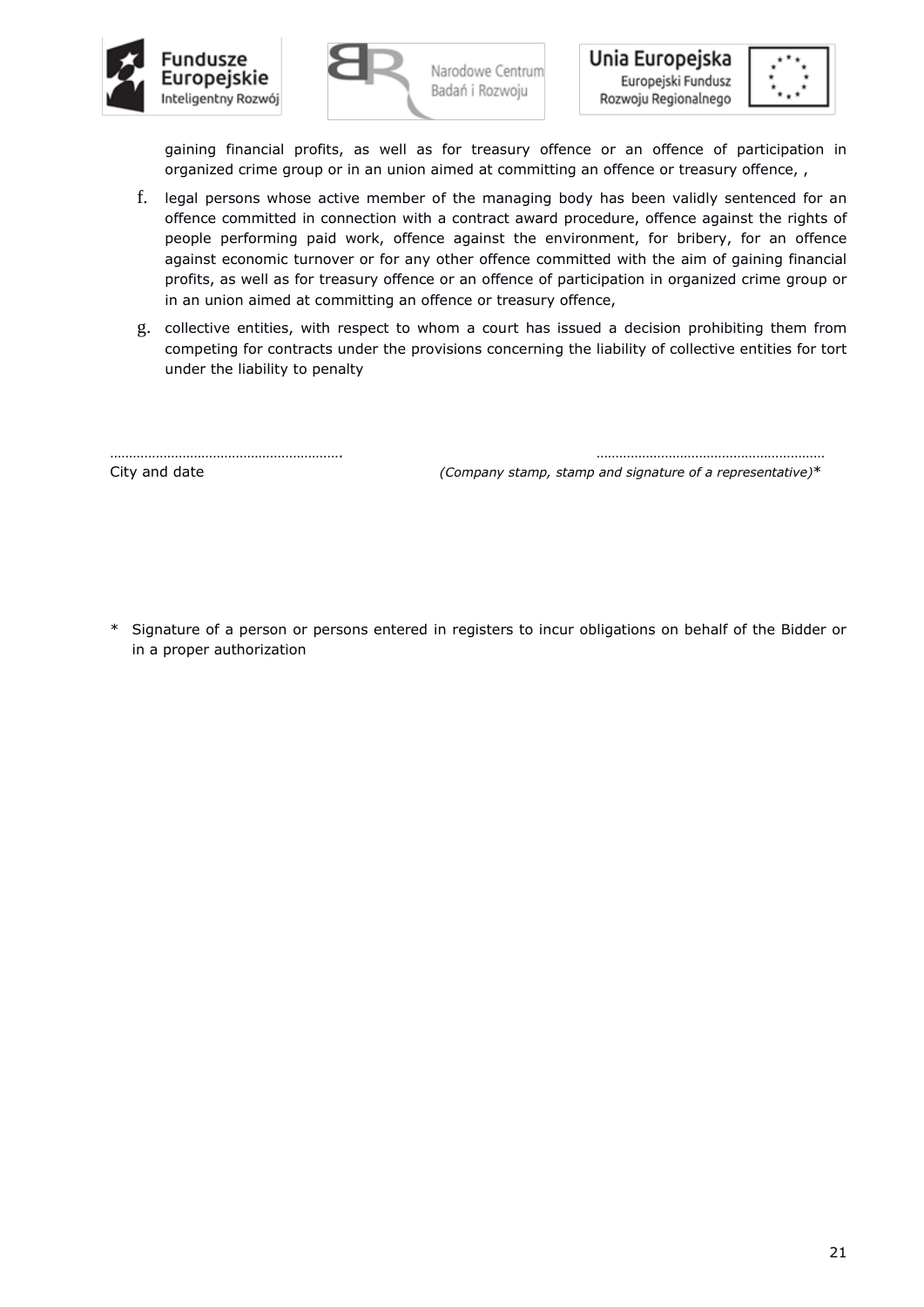



# APPENDIX NO. 3 TO THE BID FORM REFERS TO THE REQUEST FOR QUOTATION NO. 6/2022/0786 of April 15, 2022

# DECLARATION CERTIFYING THE FULFILMENT CONDITIONS FROM POINT IV.4 OF THE REQUEST FOR QUOTATION

# **STATEMENT**

# OF NO CAPITAL OR PERSONAL LINKS WITH THE CONTRACTING PARTY

I, the undersigned confirm the absence of capital or personal relations between ……………………………………………………………………………………….……………… (name and address of the registered office) and the Buyer.

Capital or personal links mean any mutual connections between the Contracting Party or persons authorized to enter into obligations on behalf of the Contracting Party or persons performing - on behalf of the Contracting Party - activities associated with preparation and carrying out the proceedings to select the Supplier, and the Supplier in particular:

- a) participation in a company as a partner of a general partnership or a partnership,
- b) possession of at least 10% of shares or stock,
- c) performing the function of a supervisory or management authority, legal proxy or representative,
- d) being married, in a direct kinship or relationship, kinship of the second degree or secondary relationship of the second degree, or in relation to the adoption, care or guardianship.

……………………………………………………. …………………………………………………… City and date *(Company stamp, stamp and signature of a representative)*\*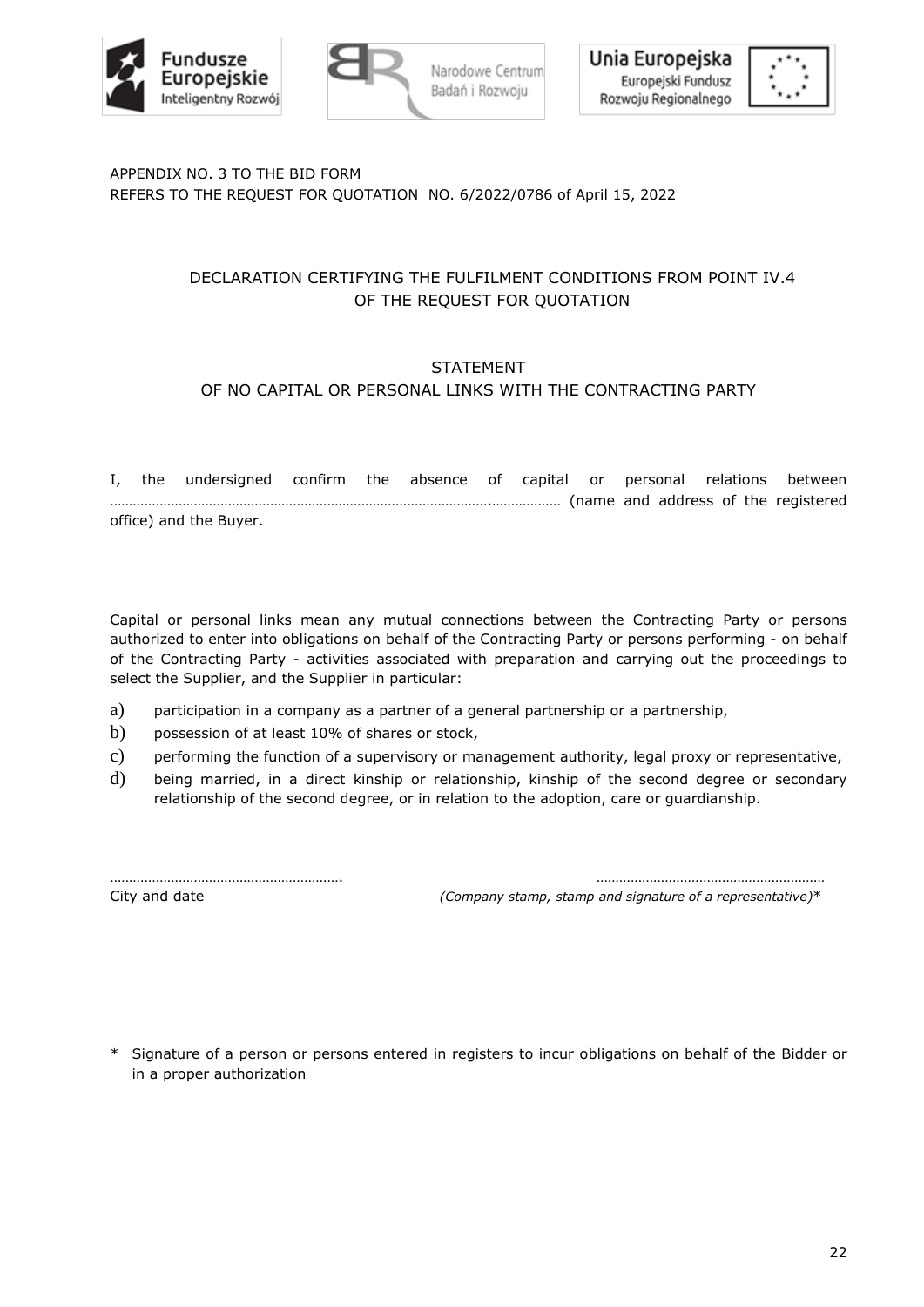



APPENDIX NO. 4 TO THE BID FORM

REFERS TO THE REQUEST FOR QUOTATION 6/2022/0786 of April 15, 2022

# **A STATEMENT CERTIFYING THE NECESSARY KNOWLEDGE AND EXPERIENCE**

Reference List

| $\mathbf{I}$ | hereby                                        | declare                                                                                        | that |  | the | Bidder |
|--------------|-----------------------------------------------|------------------------------------------------------------------------------------------------|------|--|-----|--------|
|              |                                               |                                                                                                |      |  |     |        |
|              |                                               | name and address of the registered office) has (name and address of the registered office) has |      |  |     |        |
|              | duly* fulfilled the orders listed in Table 1. |                                                                                                |      |  |     |        |

*\* \* duly completed orders shall be understood as faultless delivery, installation, commissioning and qualification.*

The reference list must include properly executed orders reflecting the use of measurement methodologies, similar to those described in the Request for Quotation for the subject of the contract..

TABLE NO.1: REFERENCE LIST:

| Item | Full name of the entity (and its<br>address) for which the contract<br>has been completed | The quantity and<br>name of the<br>equipment/<br>installation<br>components<br>installed in the<br>organisation<br>[pcs] | Year of<br><b>DELIVERY AND</b><br><b>INSTALLATIONS</b> | Contact details<br>necessary for<br>verification<br>purposes<br>Official contact<br>to the company<br>where the<br>device has been<br>installed |
|------|-------------------------------------------------------------------------------------------|--------------------------------------------------------------------------------------------------------------------------|--------------------------------------------------------|-------------------------------------------------------------------------------------------------------------------------------------------------|
| 1.   |                                                                                           |                                                                                                                          |                                                        |                                                                                                                                                 |
| 2.   |                                                                                           |                                                                                                                          |                                                        |                                                                                                                                                 |
| З.   |                                                                                           |                                                                                                                          |                                                        |                                                                                                                                                 |
| 4.   |                                                                                           |                                                                                                                          |                                                        |                                                                                                                                                 |
| 5.   |                                                                                           |                                                                                                                          |                                                        |                                                                                                                                                 |

*It shall be a precondition that the Bidder has demonstrated in the reference list that it has fulfilled at least five reference contracts during the past ten years and that it has submitted one reference letter relating to the contract indicated in the list above. The reference list must include properly executed orders reflecting the use of measurement methodologies, similar to those described in the Request for Quotation for the subject of the contract.*

*……………………………………………………. …………..……………………………………………* City, date Name, surname, signature, stamp<sup>\*</sup>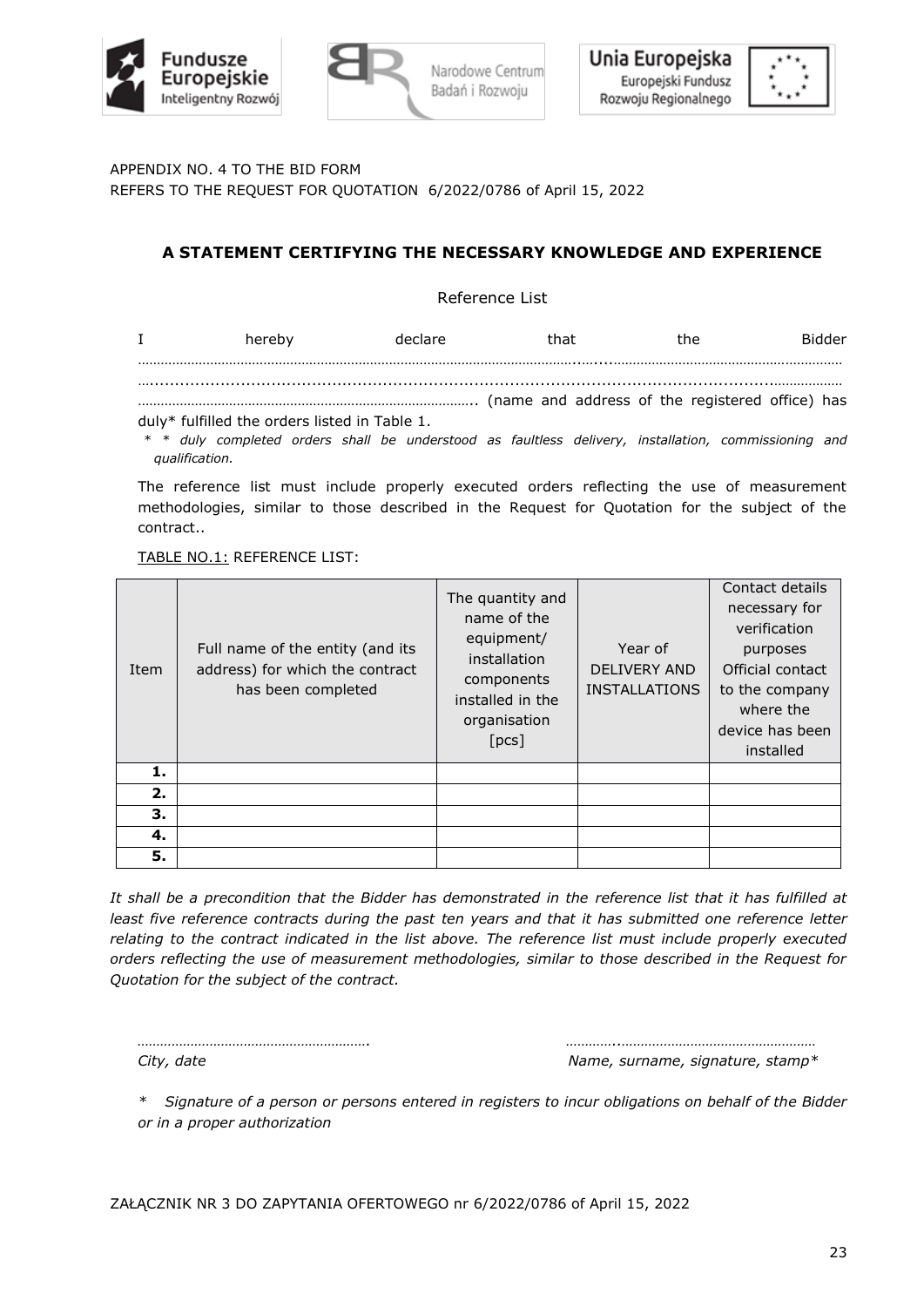



## OŚWIADCZENIE O POUFNOŚCI

Złożone przez:

#### CONFIDENTIALITY STATEMENT

Made by:

wobec:

to:

…………………………………

- I. PREAMBUŁA
	- ➢ ARCELORMITTAL DISTRIBUTION SOLUTIONS POLAND SP. Z O.O. rozpoczął realizację projektu pod nazwą "*Innowacyjna hybrydowa technologia prostowania blach gorącowalcowanych*" (nr umowy o dofinansowanie: POIR.01.01.01-00-0786/18 współfinansowanego ze środków Europejskiego Funduszu Rozwoju Regionalnego i w ramach Programu Operacyjnego Inteligentny Rozwój 2014-2020, podziałanie 1.1.1
	- ➢ Oferent zainteresowany jest złożeniem oferty w postępowaniu przetargowym ogłoszonym przez ARCELORMITTAL DISTRIBUTION SOLUTIONS POLAND SP. Z O.O. w ramach Projektu ("Przetarg");
	- ➢ Zgodnie z zapytaniem ofertowym, uzyskanie przez Oferenta dostępu do niektórych dokumentów przetargowych wymaga złożenia przez Oferenta niniejszego oświadczenia o poufności.
- II. Przedmiot i cel Oświadczenia
- 1. Niniejsze oświadczenie o poufności ("Oświadczenie") określa zasady i warunki regulujące ujawnienie, wykorzystanie i ochronę przekazywanych przez ARCELORMITTAL DISTRIBUTION SOLUTIONS POLAND SP. Z O.O. Oferentowi informacji poufnych ("Informacje Poufne"), określonych w punkcie 3 poniżej, w celu złożenia oferty przez Oferenta, a także w trakcie Przetargu, w ramach rozmów, negocjacji oraz korespondencji pomiędzy Stronami.

# I. PREAMBLE

………………………………………..

- ➢ ARCELORMITTAL DISTRIBUTION SOLUTIONS POLAND SP. Z O.O. started realization of the project named "Innovative hybrid technology of straightening hot-rolled sheets " (cofinancing agreement number: POIR.01.01.01-00-0786/18) cofinanced from the funds of the European Regional Development Fund and as part of the Smart Growth Operational Program 2014-2020, Measure 1.1.1
- $\triangleright$  The Bidder is interested in placement of an offer in the tender procedure announced by ARCELORMITTAL DISTRIBUTION SOLUTIONS POLAND SP. Z O.O. within the framework of the Project ("Tender"),
- $\triangleright$  According to the request for bids, access to some of the tender documents by the Bidder require submitting of this confidentiality statement.
- II. Subject and Purpose of the Agreement
- 1. This confidentiality statement ("Statement") determines the principles and conditions which govern the disclosure, use and protection of confidential data disclosed by ARCELORMITTAL DISTRIBUTION SOLUTIONS POLAND SP. Z O.O. to the Bidder ("Confidential Data"), described in item 3 below, for the purpose of placement of an offer by the Bidder and during the Tender, exchanged by way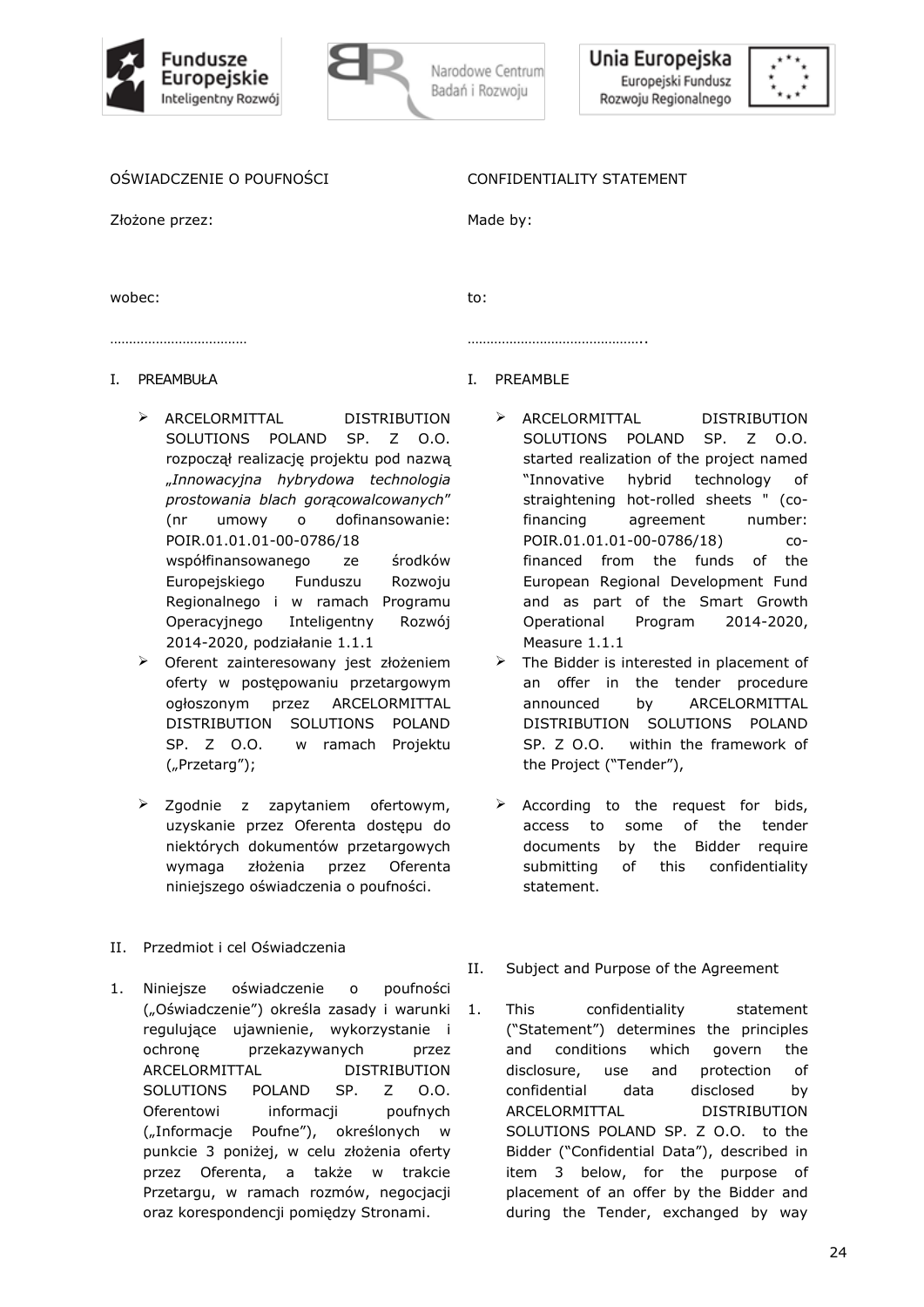





- 2. Ujawnienie Informacji Poufnych Oferentowi nie stanowi przyjęcia jego oferty, ani przyjęcia lub obietnicy jakichkolwiek przyszłych umów lub wprowadzenia zmian do już istniejących umów.
- III. Informacje Poufne
- 1. Informacje Poufne są to wszelkie informacje, jakie ARCELORMITTAL DISTRIBUTION SOLUTIONS POLAND SP. Z O.O. będzie przekazywać Oferentowi w Przetargu, które nie zostały podane do publicznej wiadomości, w szczególności zgodnie z:
	- a) Regulaminem udzielania zamówień,
	- b) Wytycznymi w zakresie kwalifikowania wydatków w ramach Funduszu Rozwoju Regionalnego, Europejskiego Funduszu Społecznego oraz Funduszu Spójności na lata 2014 – 2020 oraz Wytycznymi w zakresie kwalifikowalności wydatków w ramach Programu Operacyjnego Inteligentny Rozwój 2014 – 2020.
- 2. Informacje Poufne mogą być używane wyłącznie dla celów uczestnictwa Oferenta w Przetargu.
- 3. W rozumieniu niniejszego Oświadczenia, za Informacje Poufne uważane będą w szczególności wszelkie informacje pisemne, ustne lub zapisane na nośnikach informacji, odnoszące się do działalności ARCELORMITTAL DISTRIBUTION SOLUTIONS POLAND SP. Z O.O. , w szczególności informacje gospodarcze, techniczne, know-how, handlowe, organizacyjne, finansowe, prawne, pracownicze, dotyczące sieci dystrybucyjnej, źródeł nabycia, oprzyrządowania, planów zakładów, procesów produkcji, obróbki i montażu, procedur i know-how, kosztów, technik testowania komponentów, statystycznych metod kontroli procesów oraz procesów kontroli jakości i inne, w tym mogące mieć wartość ekonomiczną, niezależnie od sposobu, w jaki zostały udostępnione Oferentowi.

## IV. Zachowanie poufności Oferent:

a) zobowiązuje się do zachowania w tajemnicy Informacji Poufnych;

of/during any talks, negotiations, and correspondence between the Parties.

- 2. Disclosure of Confidential Data shall not constitute an offer acceptance, acceptance or promise of any future agreement, nor a change of any existing agreements.
- III. Confidential Data
- 1. Confidential Data shall mean any information which ARCELORMITTAL DISTRIBUTION SOLUTIONS POLAND SP. Z O.O. will disclose to the Bidder in the Tender, which were not made available to the public in particular according to the:
	- a) Contract awarding regulations,
	- b) Guidelines for the qualification of expenditure as part of the European Regional Development Fund, the European Social Fund as well as the Cohesion Fund for 2014 – 2020 as well as the Guidelines for the eligibility of expenditure as part of the Smart Growth Operational Program for 2014 – 2020.
	- 2. Confidential Data may be used only for the purpose of participation in a Tender.
	- 3. In the meaning of this Statement, Confidential Data shall be understood as, in particular, any information in the written, oral or electronic form relating to the operation of ARCELORMITTAL DISTRIBUTION SOLUTIONS POLAND SP. Z O.O., in particular, business, technical, know-how, commercial, organisational, financial, legal information, as well as information relating to staff, distribution network, sources of goods acquired, tools, plant blueprints, production processes, material treatment and assembly, procedures and know-how, costs, component testing technologies, statistical process control methods, quality inspection procedures and others, which may have an economic value, irrespective of the manner of their disclosure to the Bidder.
- IV. Obligation of Confidentiality 1. The Bidder:
	- a) undertakes to keep confidential the Confidential Data;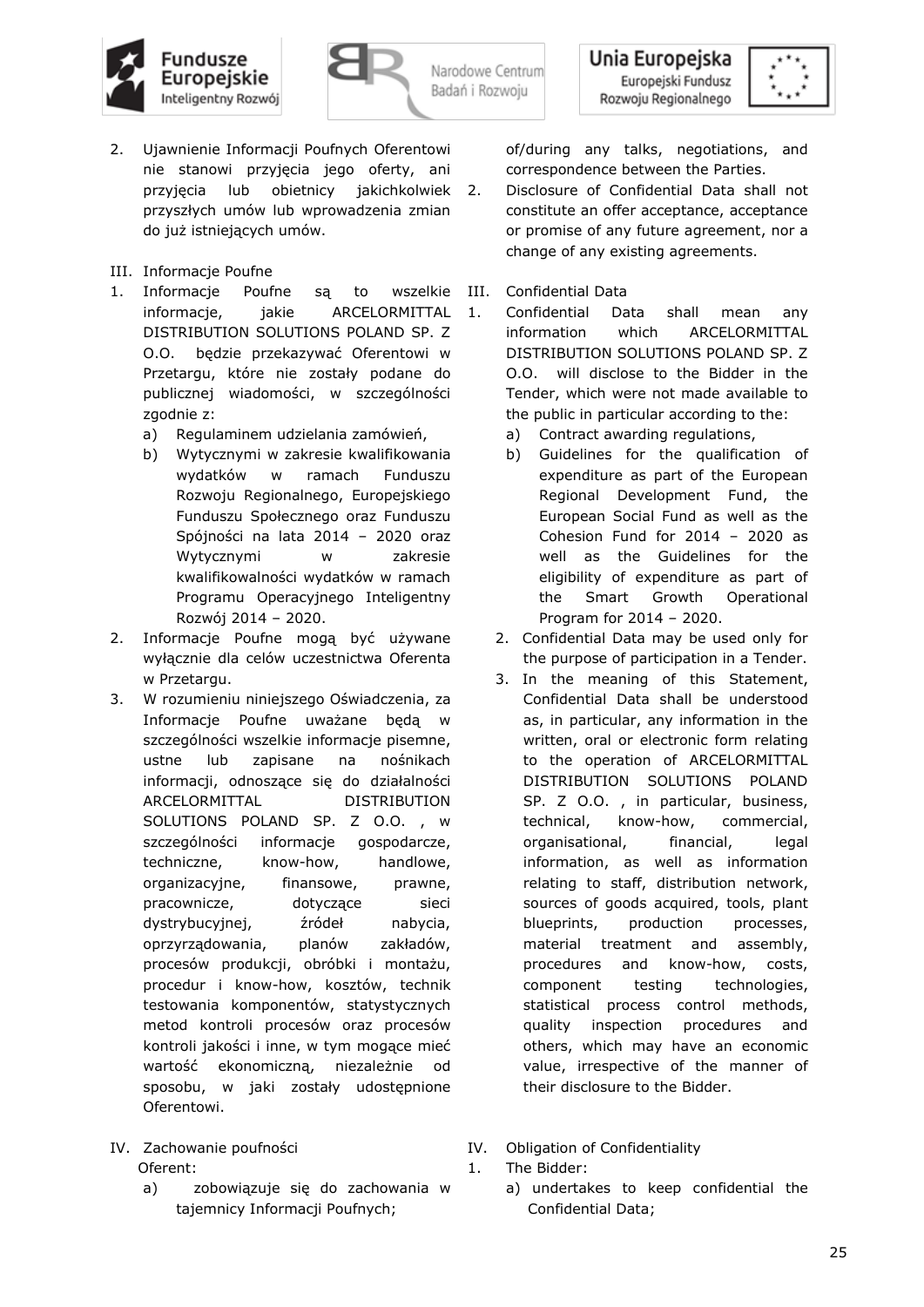

Unia Europejska Europejski Fundusz Rozwoju Regionalnego



- b) nie będzie wykorzystywał, adaptował, zmieniał i stosował Informacji Poufnych dla celów innych niż dla celów uczestnictwa w Przetargu;
- c) zobowiąże swoich pracowników i współpracowników (w tym również spółek powiązanych oraz podwykonawców), którzy są zaangażowani przy uczestnictwie Oferenta w Przetargu, do przestrzegania zasad ochrony Informacji Poufnych;
- d) może kopiować Informacje Poufne tylko w zakresie niezbędnym dla celów uczestnictwa Oferenta w Przetargu;
- e) nie może ujawniać Informacji Poufnych żadnej osobie trzeciej bez uprzedniego pisemnego zezwolenia ARCELORMITTAL DISTRIBUTION SOLUTIONS POLAND SP. Z O.O. , z zastrzeżeniem lit. c) powyżej oraz pkt 5 ust. 1;
- f) w przypadku gdy oferta Oferenta nie zostanie wybrana przez ARCELORMITTAL DISTRIBUTION SOLUTIONS POLAND SP. Z O.O., Oferent zniszczy na własny koszt wszelkie materiały zawierające jakiekolwiek Informacje Poufne wraz ze wszelkimi kopiami będącymi w jej posiadaniu, z możliwością zachowania jednego egzemplarza ze względu na wymogi prawne; w przypadku wyraźnego żądania ARCELORMITTAL DISTRIBUTION SOLUTIONS POLAND SP. Z O.O. , Oferent niezwłocznie zwróci przekazane materiały zawierające Informacje Poufne.
- V. Ograniczenia obowiązku zachowania V. poufności
- 1. Ograniczenia przekazywania lub 1. wykorzystania Informacji Poufnych zawarte w niniejszym Oświadczeniu nie obowiązują w odniesieniu do Informacji Poufnych, które:
	- a) stały się publicznie dostępne bez naruszenia niniejszego Oświadczenia przez Oferenta;
	- b) były wcześniej w posiadaniu Oferenta lub pozyskane zostały legalnie z innych źródeł albo zostały wyraźnie przez ARCELORMITTAL DISTRIBUTION
- b) shall refrain from using, adapting and changing Confidential Data for purposes other than participation in the Tender;
- c) shall oblige its employees and collaborators (including associated entities and subBidders) involved in participation in the Tender to comply with the principles of protection of Confidential Data;
- d) can only copy Confidential Data in the scope necessary for participation of the Bidder in the Tender;
- e) shall be prohibited from disclosing Confidential Data to any third parties without obtaining prior written consent from the other Party, subject to item c) above and item 5 cl. 1;
- f) if Bidder's offer is not selected by ARCELORMITTAL DISTRIBUTION SOLUTIONS POLAND SP. Z O.O. , shall destroy, at its own cost, all materials containing any Confidential Data with all copies held by the Bidder, while it shall be possible to keep one copy for legal reasons; in case of an explicit request of ARCELORMITTAL DISTRIBUTION SOLUTIONS POLAND SP. Z O.O., the Bidder shall immediately return all materials received which contain Confidential Data.

- Limitation of the Obligation of Confidentiality
- Limitations on the use or disclosure of Confidential Data set out by this Statement shall not apply to Confidential Data which:
	- a) has become publicly available without a violation of this Statement;
	- b) had already been at the Bidder's disposal or obtained legally from other sources or if ARCELORMITTAL DISTRIBUTION SOLUTIONS POLAND SP. Z O.O. explicitly waived the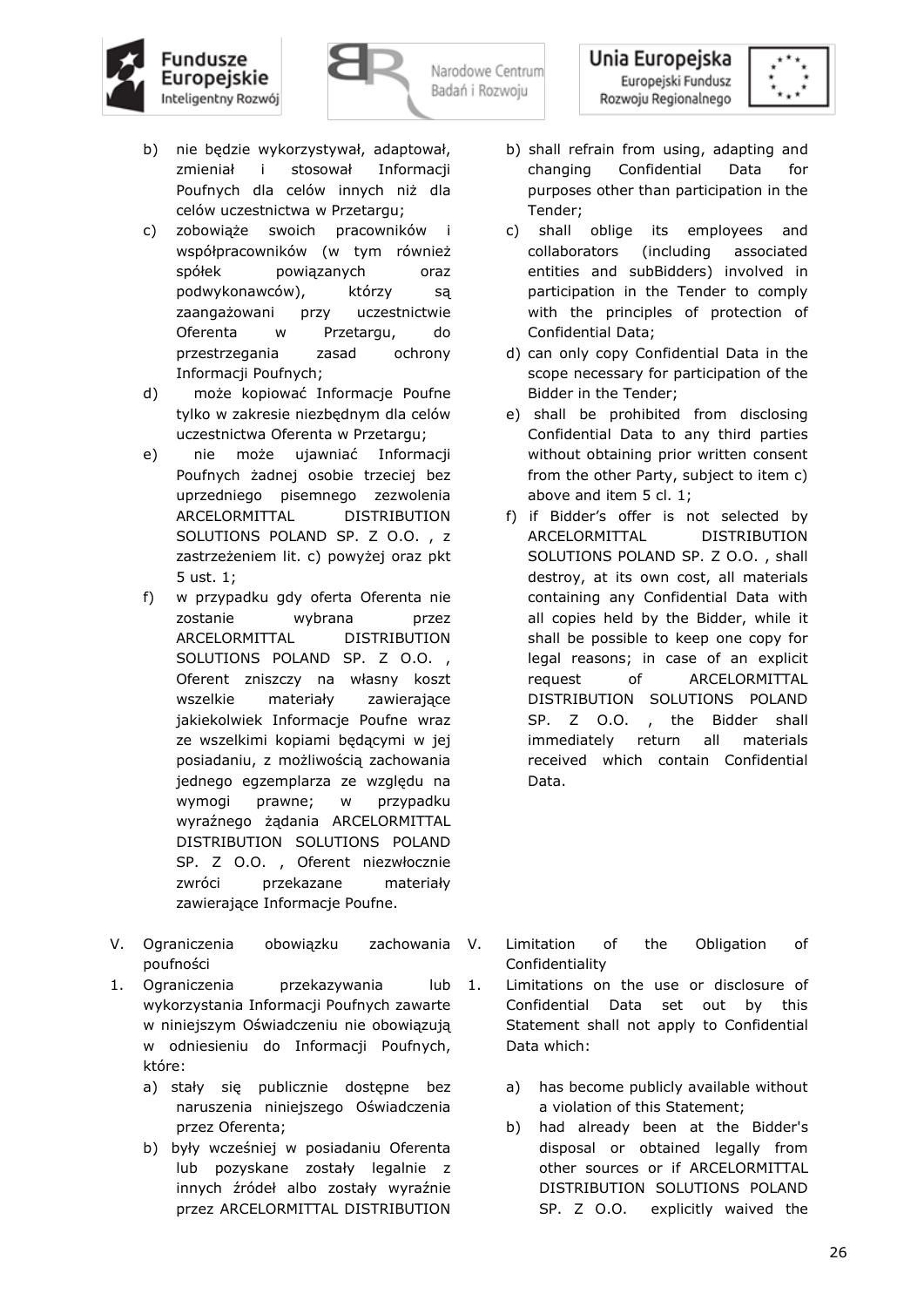



SOLUTIONS POLAND SP. Z O.O. zwolnione z ograniczeń przewidzianych niniejszym Oświadczeniem;

- c) muszą być ujawnione na podstawie przepisów prawa albo na żądanie sądów lub właściwych organów administracji publicznej. Jeśli Oferent, musi ujawnić Informacje Poufne, zobowiązany jest on podjąć wszystkie dozwolone środki do zapewnienia, że poufność tych informacji będzie zachowana także po ich ujawnieniu organom.
- VI. Inne prawa i obowiązki Oferenta

Oferent zobowiązany jest niezwłocznie powiadomić ARCELORMITTAL DISTRIBUTION SOLUTIONS POLAND SP. Z O.O. na piśmie o każdym stwierdzonym przypadku:

- 1. naruszenia zobowiązania do zachowania w tajemnicy Informacji Poufnych przez Oferenta lub jakąkolwiek osobę trzecią;
- 2. podejrzenia o możliwości ujawnienia, przekazania lub nieuprawnionego wykorzystania Informacji Poufnych;
- 3. zagubienia, kradzieży lub nieuprawnionego zniszczenia nośników, dokumentów lub innych materiałów zawierających Informacje Poufne.
- VII. Prawa do informacji,

Na mocy niniejszego Oświadczenia nie zostają przekazane żadne prawa, w tym majątkowe prawa autorskie, do Informacji Poufnych, w szczególności nie zostaje udzielona jakakolwiek licencja w związku z wynalazkiem, patentem, prawem autorskim lub innym prawem własności intelektualnej.

## VIII. Odpowiedzialność

Oferent ponosi wobec ARCELORMITTAL DISTRIBUTION SOLUTIONS POLAND SP. Z O.O. pełną i nieograniczoną odpowiedzialność na zasadach określonych przepisami obowiązującego prawa za wszelkie szkody spowodowane ujawnieniem Informacji Poufnych w tym szkody wynikłe z działania lub zaniechania jej przedstawicieli, pracowników i współpracowników (w tym również spółek

limitations imposed by this Statement on such data;

- c) must be disclosed on the basis of the law or upon request of courts or competent public administration bodies. If the Bidder is required to disclose Confidential Data, he is obliged to employ all the allowable means to ensure that the confidentiality of such data will also be maintained after their disclosure.
- VI. Other Rights and Obligations of the Bidder

The Bidder is obliged to immediately inform ARCELORMITTAL DISTRIBUTION SOLUTIONS POLAND SP. Z O.O. in writing in case of each detected:

- 1. breach of the obligation to maintain confidentiality of Confidential Data by the Bidder or any other party;
- 2. suspicion that Confidential Data may have been disclosed, shared or used without authorisation;
- 3. loss, theft or unauthorised destruction of media, documents and other materials containing Confidential Data.
- VII. Right to Information, Personal Data Protection

No rights, including proprietary copyrights to Confidential Data shall be transferred on the basis of this Statement, in particular, no license is granted in relation to inventions, patents, copyrights or other intellectual property rights.

## VIII. Liability

The Bidder bears full and unlimited liability towards ARCELORMITTAL DISTRIBUTION SOLUTIONS POLAND SP. Z O.O. in line with mandatory legal provisions for any and all damages caused by the disclosure of Confidential Data, including for damages resulting from the actions and omissions of its representatives, employees and collaborators associated entities and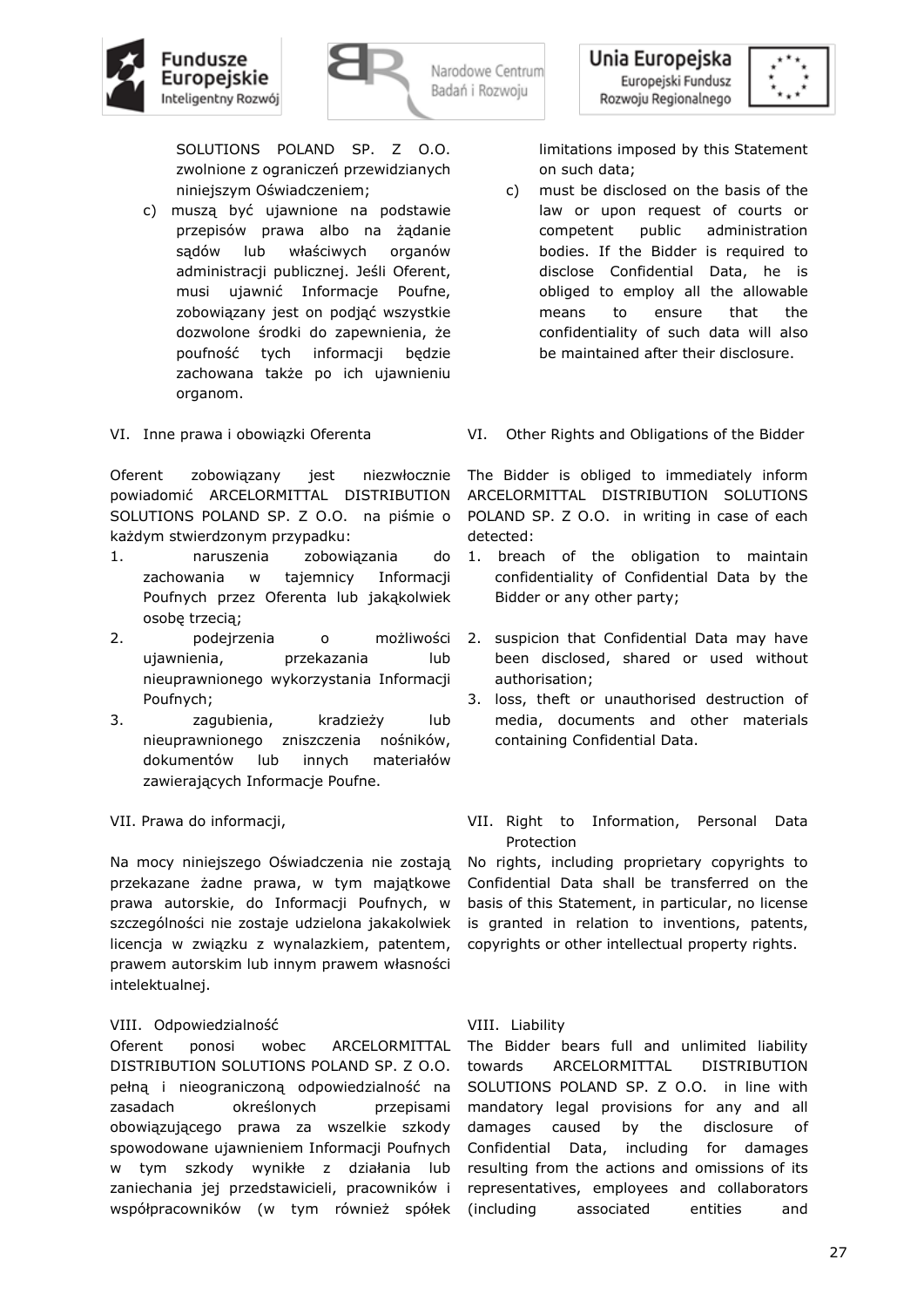





powiązanych oraz podwykonawców).

- IX. Obowiązywanie
- 1. Niniejsze Oświadczenie obowiązuje przez okres 5 (pięciu) lat od dnia jego podpisania.
- 2. W przypadku zawarcia przez Strony Umowy w wyniku wyboru oferty Oferenta w Przetargu, Oferent związany jest Oświadczeniem przez okres obowiązywania łączącej je umowy, jak również przez okres 5 (pięciu) lat po jej zakończeniu.
- X. Postanowienia końcowe
- 1. Wszelkie zmiany i uzupełnienia niniejszego Oświadczenia wymagają formy dokumentowej pod rygorem nieważności, poprzez przesłania osobom umocowanym w ARCELORMITTAL DISTRIBUTION SOLUTIONS POLAND SP. Z O.O. wiadomości e-mail zawierającej skan podpisanego przez Oferenta aneksu do Oświadczenia.
- 2. Niniejsze Oświadczenie podlega 2. prawu polskiemu.
- 3. Spory rozpatrywane będą przez sąd powszechny, właściwy miejscowo dla siedziby ARCELORMITTAL DISTRIBUTION SOLUTIONS POLAND SP. Z O.O.
- 4. Niniejsze Oświadczenie sporządzone zostało w języku polskim i angielskim. W przypadku rozbieżności pierwszeństwo będą miały zapisy w języku polskim.
- 5. Poprzez podpisanie niniejszego Oświadczenia przez Oferenta i przesłanie skanu podpisanego Oświadczenia osobie umocowanej w ARCELORMITTAL DISTRIBUTION SOLUTIONS POLAND SP. Z O.O. , Oferent związuje się niniejszym Oświadczeniem.

Za Oferenta / For the Bidder:

\_\_\_\_\_\_\_\_\_\_\_\_\_\_\_\_\_\_\_\_\_\_\_

\_\_\_\_\_\_\_\_\_\_\_\_\_\_\_\_\_\_\_\_\_\_\_

# subcontractors).

- IX. Agreement Validity Term
- 1. This Statement shall remain valid for the period of 5 (five) years after its signature.
- 2. If the Parties conclude an agreement as a result of selection of Bidder's offer in the Tender, the Bidder shall be bound by this Statement during the validity term of the agreement concluded between them, as well as for the period of 5 (five) years after its termination.
- X. Final Provisions
- 1. Any amendments and supplements to this Agreement require document form under rigour of invalidity, by sending to the competent persons in ARCELORMITTAL DISTRIBUTION SOLUTIONS POLAND SP. Z O.O. an e-mail message containing the scan of an annex to the Statement, signed by the Bidder.
	- This Statement shall be governed by the Polish law.
- 3. Any disputes shall be settled by a common court of competent jurisdiction for the registered office of ARCELORMITTAL DISTRIBUTION SOLUTIONS POLAND SP. Z O.O.
- This Statement was drawn up in Polish and English. In case of discrepancies, Polish text shall be binding.
- By signing of this Statement by the Bidder and by sending the scan of signed Statement to the persons competent in ARCELORMITTAL DISTRIBUTION SOLUTIONS POLAND SP. Z O.O. , the Bidder shall be bound by this Statement.

/podpis/signature/

/podpis/signature/

\_\_\_\_\_\_\_\_\_\_\_\_\_\_\_\_\_\_\_\_\_\_\_

\_\_\_\_\_\_\_\_\_\_\_\_\_\_\_\_\_\_\_\_\_\_\_

/funkcja/function/

/funkcja/function/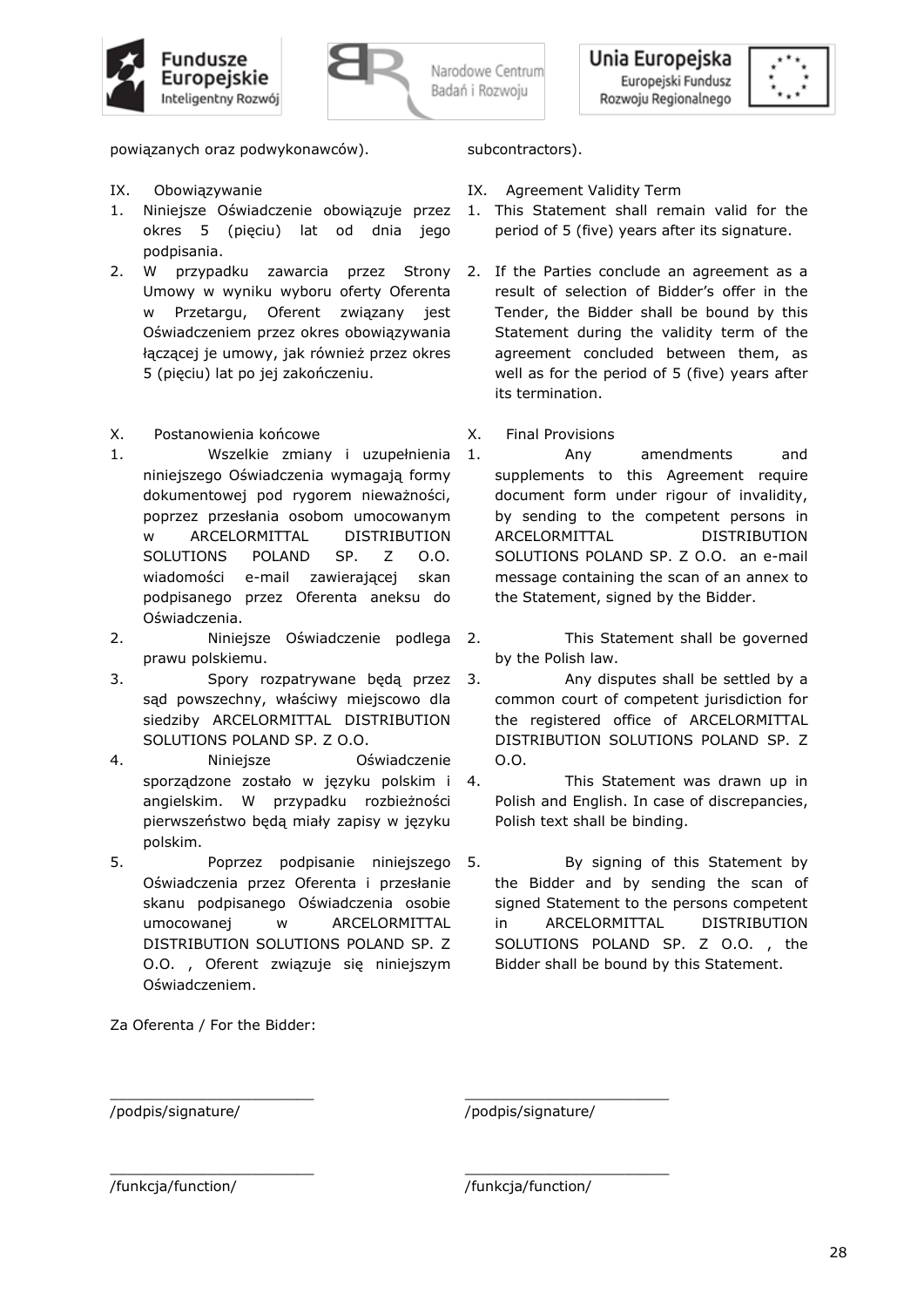







| place: |  |  |  |
|--------|--|--|--|
|        |  |  |  |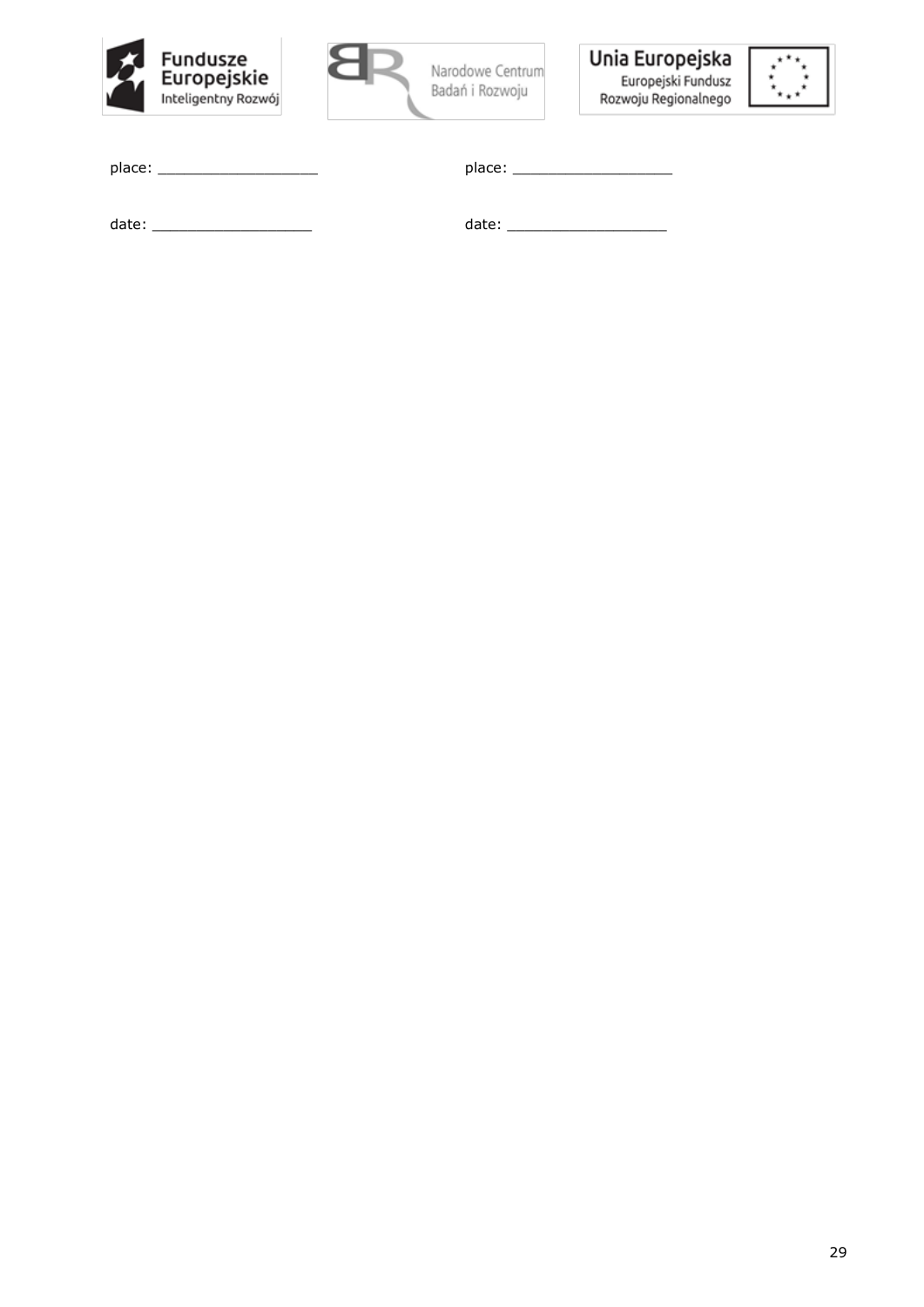



**APPENDIX NO. 5**a TO THE REQUEST FOR QUOTATION 6/2022/0786 of April 15, 2022

# **CONTRACT PERFORMANCE GUARANTEE TEMPLATE**

## **(name and address of beneficiary)**

## **ADVANCED CONTRACT PERFORMANCE GUARANTEE No…..**

We have been informed that …………………………… with its registered office in …………………………… (hereinafter referred to as "the Buyer") has concluded**[** • **]** an Agreement No.: **[** • **]**, the subject of which is **[** • **]** (hereinafter referred to as the "Agreement") with the company **[** • **]** (hereinafter referred to as "Contractor") for the amount of **[** • **]**

We have also been informed that in accordance with the terms of the Agreement, the Contractor must provide the Buyer a bank guarantee in the amount of **[** • **]** as a security for the proper performance of the Agreement.

Therefore, We, [name and address of the bank] (hereinafter referred to as the "Bank"), acting upon the Contractor's order, hereby irrevocably and unconditionally undertake to pay any amount or amounts up to the total amount not exceeding:

**[** • **]** 

(in words: **[** • **]**)

after receiving the first written demand for payment from the Buyer including a statement that the Contractor has not fulfilled its contractual obligations towards the Buyer.

In order to authenticate signatures, a written request for payment should be sent to us at **[ address ]** in one of the following ways:

- via the SWIFT key message (SWIFT code **[** • **]**), along with the Bank's confirmation that It is in possession of the original request for payment issued by the Buyer, signed by persons authorized to do so, and that SWIFT sent by this Bank accurately reflects the content of the Buyer's request under this guarantee and the original of the request has been sent to the above mentioned address,

Or

- through the bank keeping the Buyer's account, which will confirm that the signatures placed under the demand for payment belong to the persons authorized to sign on behalf of the Buyer.

If a payment is made under this guarantee, the amount of this guarantee shall be reduced automatically by the amount of each payment made by the Bank according to the terms of the guarantee.

This guarantee shall take effect on the date of issue and shall remain valid until **[** • **]**.

Claims under the Guarantee should be received by the Bank at the latest on the last day of the Guarantee's validity. Upon expiry of this deadline or in the event of early payment of the full amount of the Guarantee, the Guarantee shall expire automatically and completely, regardless of whether the original of the Guarantee is returned to the Bank or not. Returning the original of this Guarantee before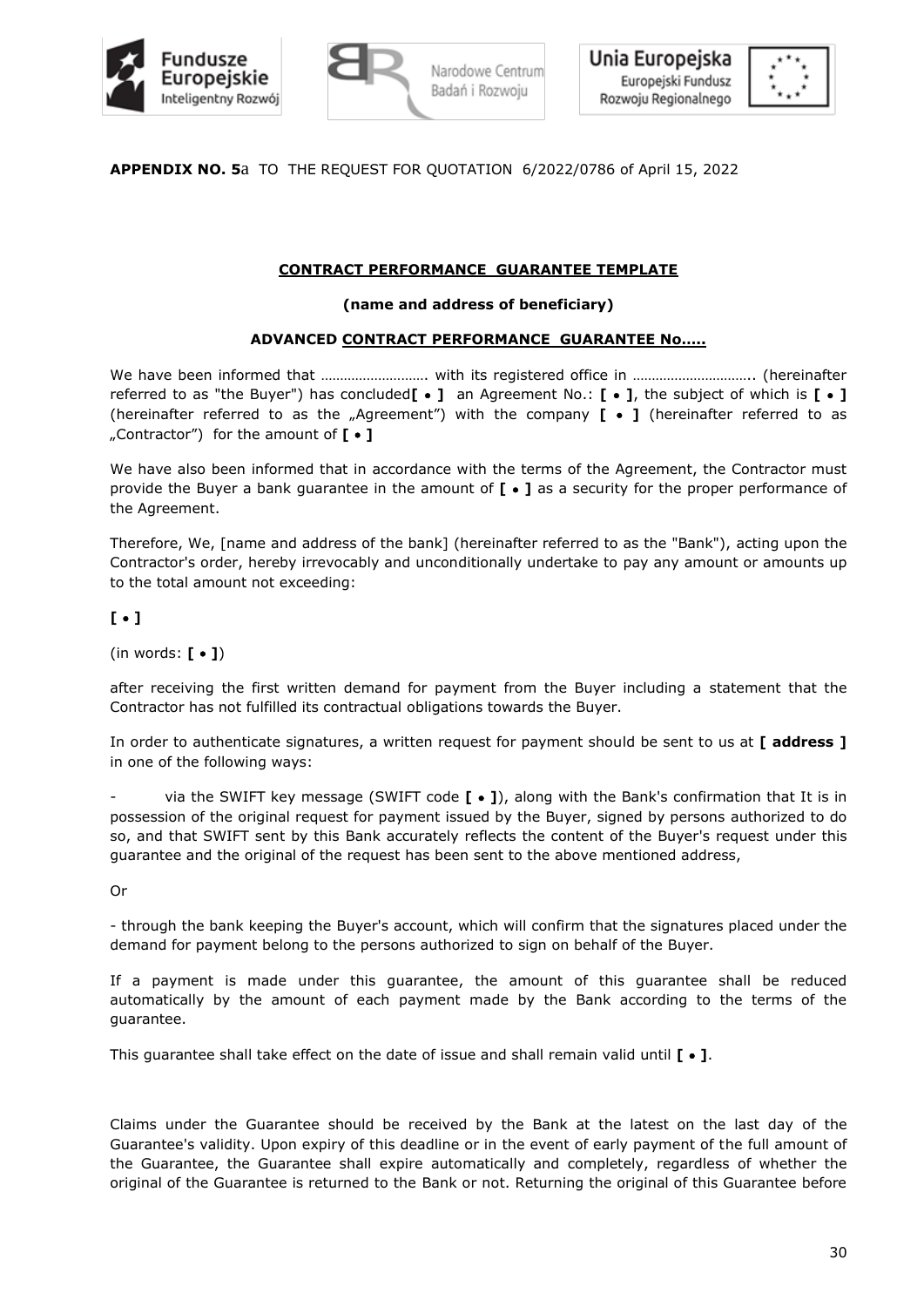



its expiry date shall be understood as releasing the Bank from its obligations and authorizing the cancellation of the Guarantee.

The assignment of a bank guarantee is only possible with our consent. The guarantee has been drawn up in accordance with Polish law. The law of the Republic of Poland shall apply to all rights and obligations resulting from this guarantee.

**Any disputes arising out of this guarantee shall be submitted to the decision of the General Court having jurisdiction over the registered office of the Ordering Party.**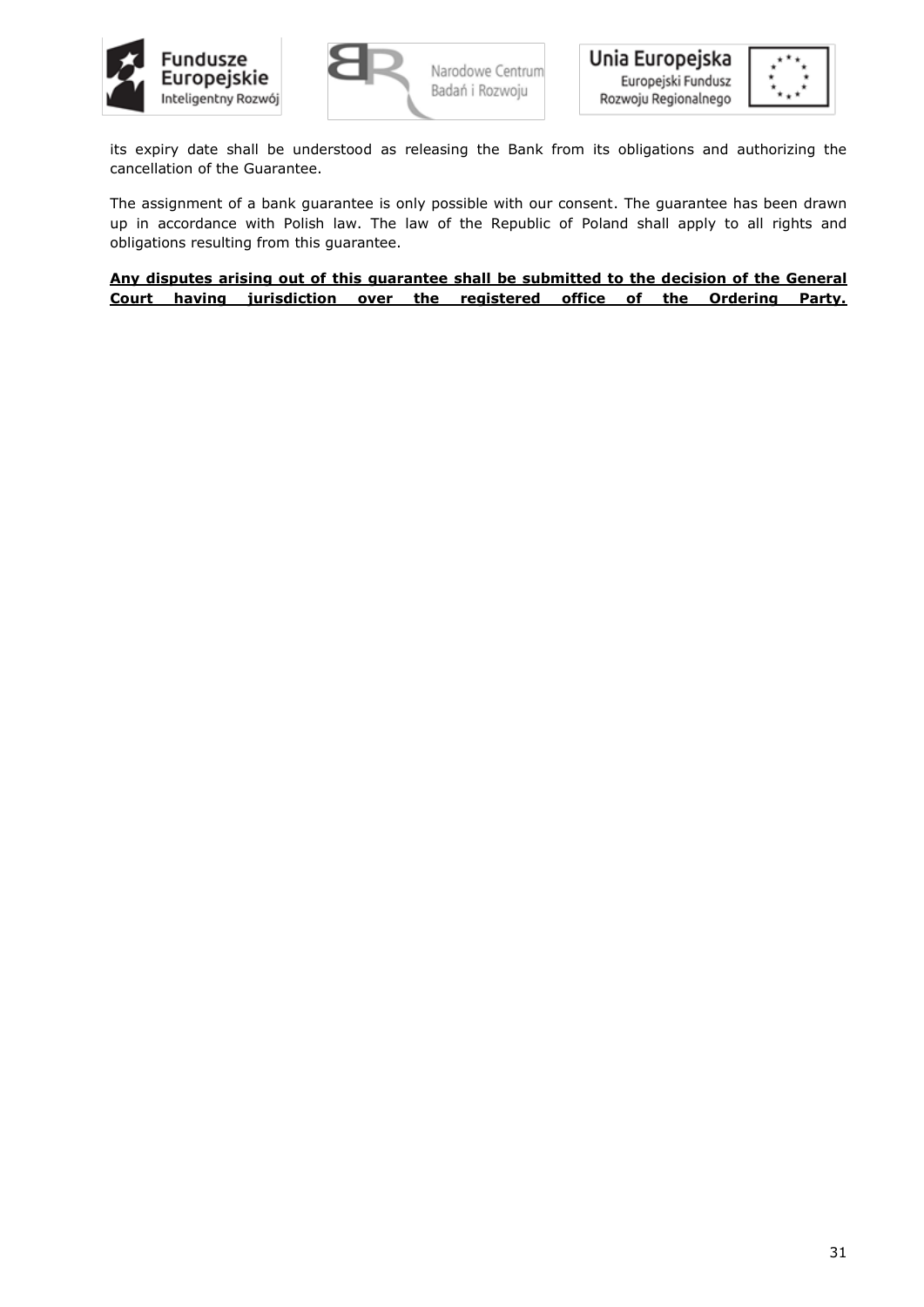



**APPENDIX NO. 5b** TO THE REQUEST FOR QUOTATION 6/2022/0786 of April 15, 2022

# **BANK GUARANTEE OF RETURNING AN ADVANCE PAID AT FIRST DEMAND - TEMPLATE**

# **(name and address of beneficiary)**

# **BANK GUARANTEE FOR THE REPAYMENT OF THE ADVANCE PAYMENT No. ……**

We have been informed that ………………………. with its registered office in ………………………….. (hereinafter referred to as "the Buyer") has signed on **[** • **]** an Agreement No.: **[** • **]**, the subject of which is **[** • **]** (hereinafter referred to as the "Agreement") with the company **[** • **]** (hereinafter referred to as "Contractor")

We have also been informed that the Contractor shall receive from the Buyer an advance payment in the amount of **[** • **]** upon presentation of a bank guarantee of return of the advance payment issued to Buyer.

Therefore, We, [name, and address of the bank] (hereinafter referred to as the "Bank"), acting upon the Contractor's order, hereby irrevocably and unconditionally undertake to pay any amount or amounts up to the total amount not exceeding:

# **[** • **]**

(in words: **[** • **]**)

within a maximum of 7 days after receiving the first written demand for payment from the Buyer, including a statement that the Contractor has not fulfilled its contractual obligations towards the Buyer. and has not given back all or part of the advance payment made by the Buyer.

In order to authenticate signatures, a written request for payment should be sent to us at **[ address]** in one of the following ways:

via the SWIFT key message (SWIFT code  $[ \cdot ]$ ), along with the Bank's confirmation that It is in possession of the original request for payment issued by the Buyer, signed by persons authorized to do so, and that SWIFT sent by this Bank accurately reflects the content of the Buyer's request under this guarantee and the original of the request has been sent to the above mentioned address,

or

- through the bank keeping the Buyer's account, which will confirm that the signatures placed under the demand for payment belong to the persons authorized to sign on behalf of the Buyer.

If a payment is made under this guarantee, the amount of our liability will automatically be reduced by the value of the payment made.

This guarantee shall take effect on the date of issue and shall remain valid until **[** • **]**.

Claims under the Guarantee should be received by the Bank at the latest on the last day of the Guarantee's validity. Upon expiry of this deadline or in the event of early payment of the full amount of the Guarantee, the Guarantee shall expire automatically and completely, regardless of whether the original of the Guarantee is returned to the Bank or not. Returning the original of this Guarantee before its expiry date shall be understood as releasing the Bank from its obligations and authorizing the cancellation of the Guarantee.